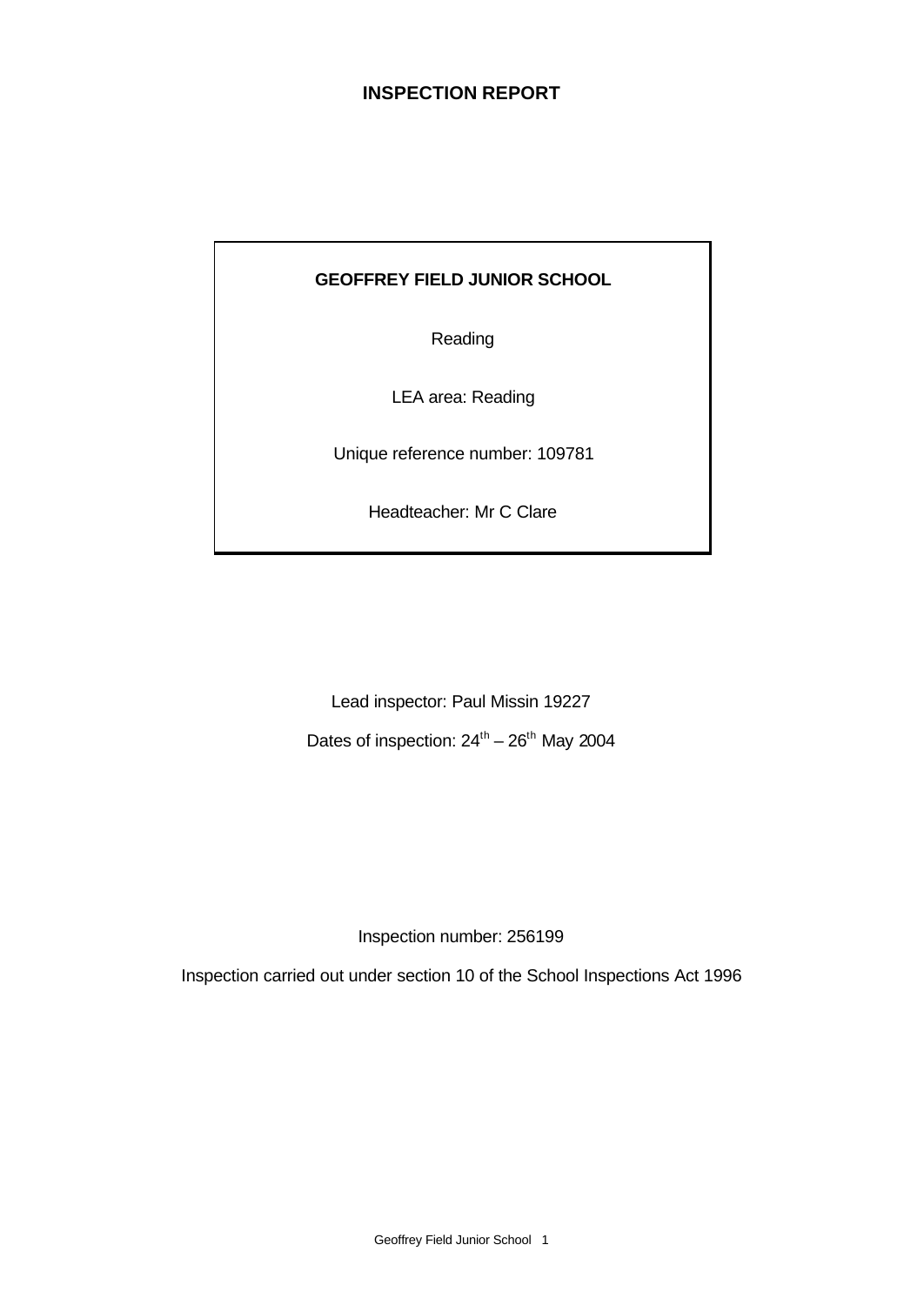# **INFORMATION ABOUT THE SCHOOL**

| Type of school:              | Junior                                           |
|------------------------------|--------------------------------------------------|
| School category:             | Community                                        |
| Age range of pupils:         | 7 to 11 years                                    |
| Gender of pupils:            | Mixed                                            |
| Number on roll:              | 275                                              |
| School address:              | Exbourne Road<br>Reading<br><b>Berkshire</b>     |
| Postcode:                    | RG2 8RH                                          |
| Telephone number:            | 0118 9015475                                     |
| Fax number:                  | 0118 9015479                                     |
| Appropriate authority:       | The Governing Body, Geoffrey Field Junior School |
| Name of chair of governors:  | Mrs Lynda Miller                                 |
| Date of previous inspection: | February 1999                                    |

# **CHARACTERISTICS OF THE SCHOOL**

Geoffrey Field Junior School is bigger than most other schools. The school serves a large housing estate in the south of Reading. This is recognised as an area with significant social problems. There are 11 more girls than boys in the school. Most pupils are from the white British ethnic group, but the most numerous of other ethnic groups are mixed white and black Caribbean, mixed white and Asian and Asian British Pakistani. Two pupils who speak English as an additional language (EAL) have recently joined the school. There are 75 pupils on the school's special educational needs (SEN) register which is above the national average. Eleven pupils have SEN statements. This is well above average. The most common area of need is social, emotional and behavioural difficulties. The school has received the following national awards: Basic Skills Quality Mark in 2001, School Achievement Awards in 2001 and 2002, Healthy Schools Award and an Investor in People Award in 2003. Since January 2004, the school has been a member of the Whitley Excellence Cluster. When they enter the school, most pupils are achieving standards that are well below those expected for their age.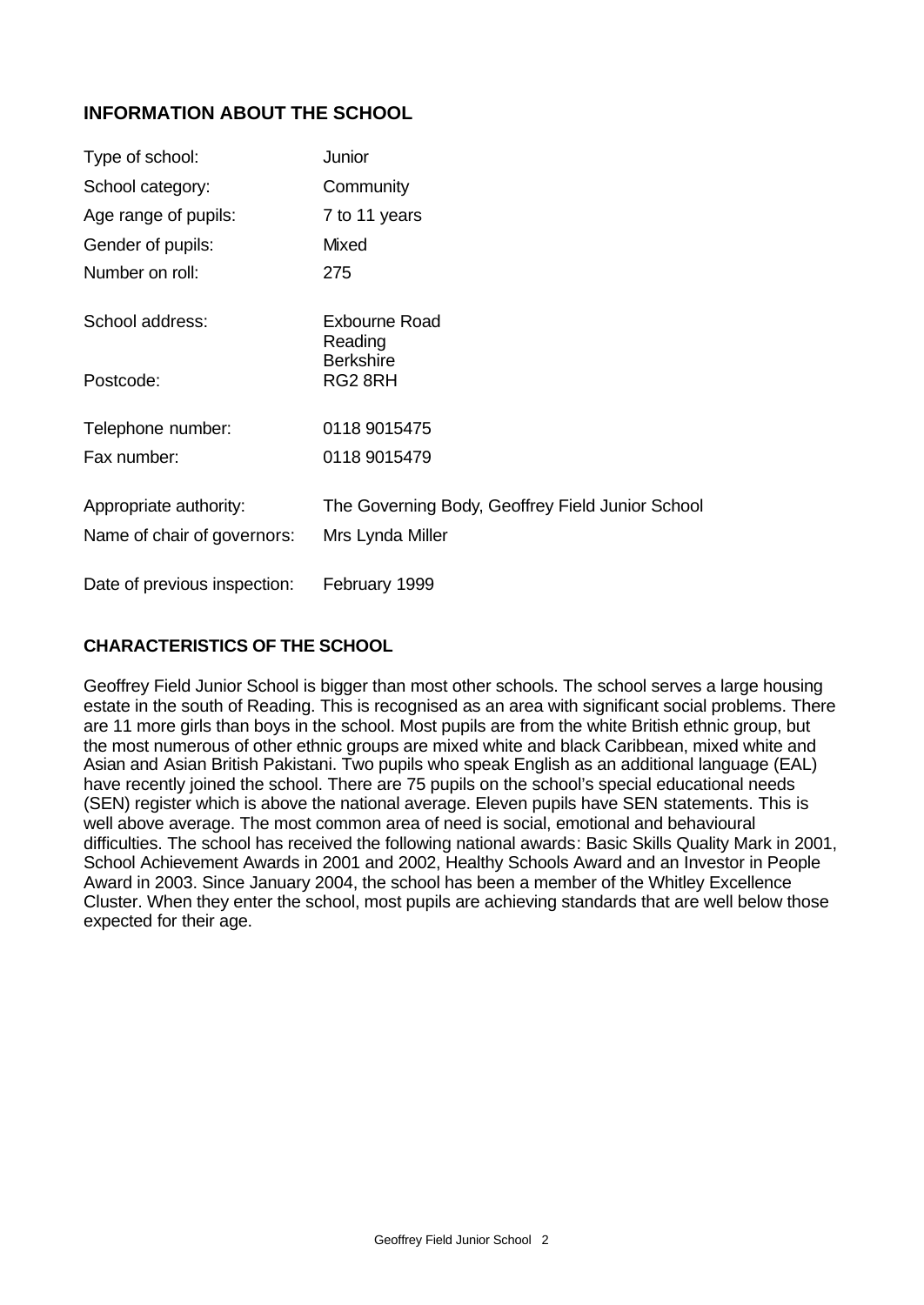### **INFORMATION ABOUT THE INSPECTION TEAM**

| Members of the inspection team |                |                | <b>Subject responsibilities</b>                                                                                                 |
|--------------------------------|----------------|----------------|---------------------------------------------------------------------------------------------------------------------------------|
| 19227                          | Paul Missin    | Lead inspector | Mathematics, information and<br>communication technology, history,<br>geography.                                                |
| 9691                           | Jon Vincent    | Lay inspector  |                                                                                                                                 |
| 16760                          | Dorothy Latham | Team inspector | English, art and design, music,<br>personal, social, health and<br>citizenship education. English as<br>an additional language. |
| 11769                          | Jim Bishop     | Team inspector | Science, religious education,<br>design and technology, physical<br>education. Special educational<br>needs.                    |

The inspection contractor was:

Phoenix Educational Consultants "Thule" 60 Joy Lane **Whitstable** Kent , CT5 4LT

Any concerns or complaints about the inspection or the report should be made initially to the inspection contractor. The procedures are set out in the leaflet *'Complaining about Ofsted Inspections'*, which is available from Ofsted Publications Centre (telephone 07002 637833) or Ofsted's website (www.oftsed.gov.uk).

© Crown copyright 2004

This report may be reproduced in whole or in part for non-commercial educational purposes, provided that all extracts quoted are reproduced verbatim without adaptation and on condition that the source and date thereof are stated.

Further copies of this report are obtainable from the school. Under the School Inspections Act 1996, the school must provide a copy of this report and/or its summary free of charge to certain categories of people. A charge not exceeding the full cost of reproduction may be made for any other copies supplied.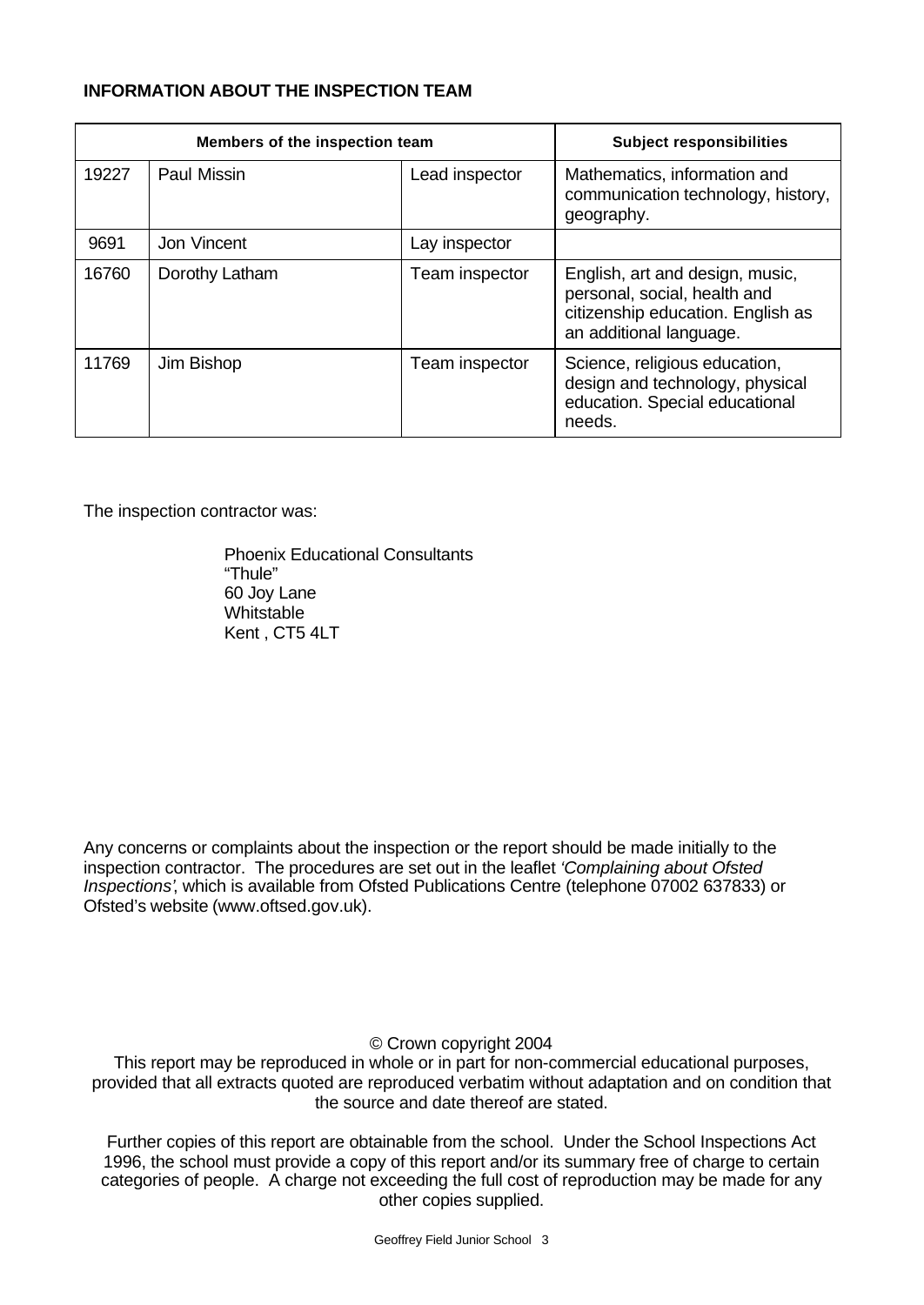## **REPORT CONTENTS**

|                                                                                                                                    | Page |
|------------------------------------------------------------------------------------------------------------------------------------|------|
| <b>PART A: SUMMARY OF THE REPORT</b>                                                                                               | 5    |
| <b>PART B: COMMENTARY ON THE MAIN INSPECTION FINDINGS</b>                                                                          |      |
| <b>STANDARDS ACHIEVED BY PUPILS</b>                                                                                                | 7    |
| Standards achieved in areas of learning, subjects and courses                                                                      |      |
| Pupils' attitudes, values and other personal qualities                                                                             |      |
| QUALITY OF EDUCATION PROVIDED BY THE SCHOOL                                                                                        | 10   |
| Teaching and learning<br>The curriculum<br>Care, guidance and support<br>Partnership with parents, other schools and the community |      |
| <b>LEADERSHIP AND MANAGEMENT</b>                                                                                                   | 15   |
| <b>PART C: THE QUALITY OF EDUCATION IN SUBJECTS</b>                                                                                | 17   |
|                                                                                                                                    |      |
| <b>SUBJECTS IN KEY STAGE TWO</b>                                                                                                   |      |
| <b>PART D: SUMMARY OF THE MAIN INSPECTION JUDGEMENTS</b>                                                                           | 27   |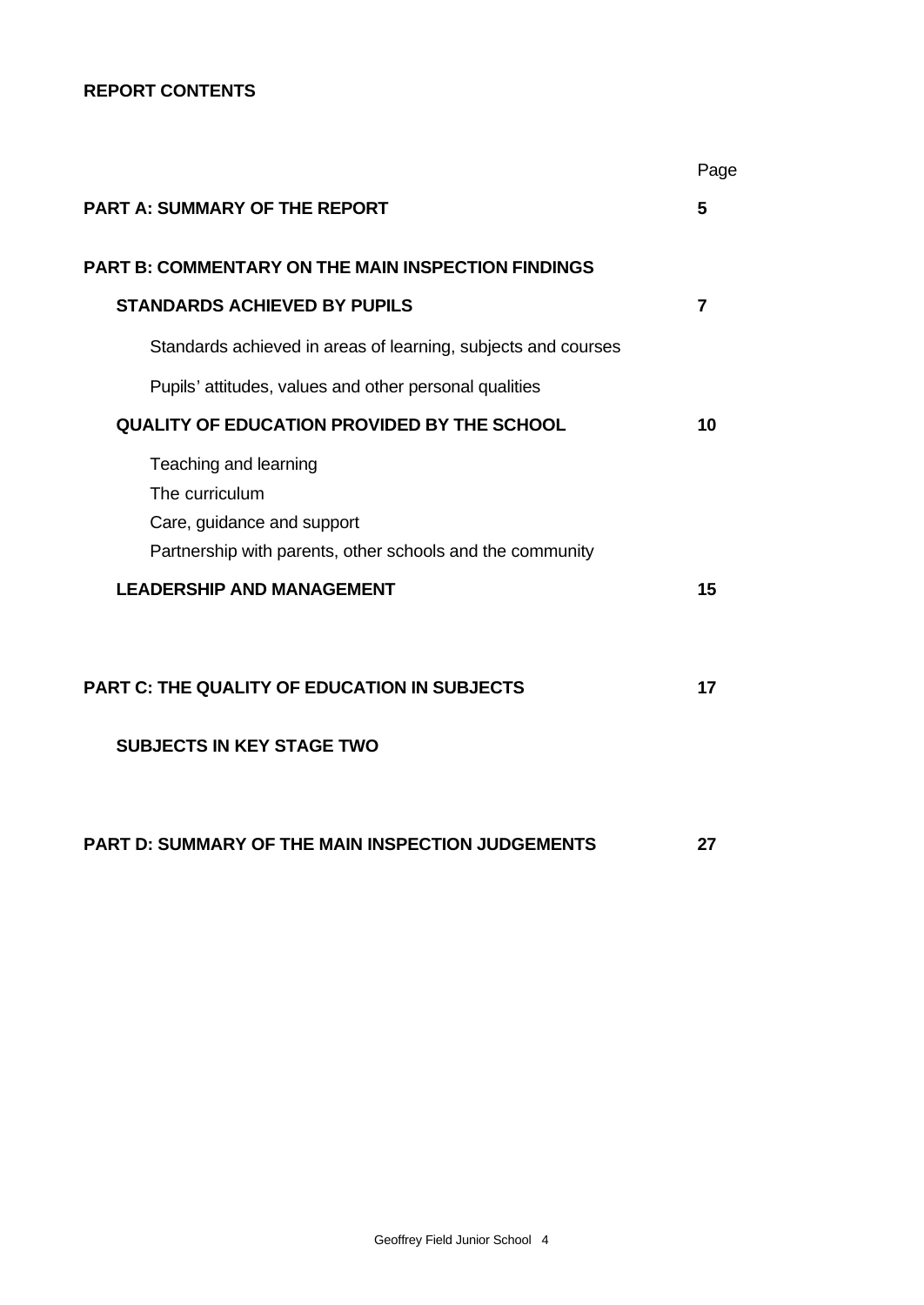# **PART A: SUMMARY OF THE REPORT**

# **OVERALL EVALUATION**

**Geoffrey Field Junior School is an effective school** which provides good value for money. The outstanding leadership of the Headteacher and the way in which the school is continually seeking improvements in its work make this an exciting place to be in. The outstanding support of the deputy headteacher, the very effective management procedures and the very good support of the senior staff are major strengths of the school. The school has a high profile in the local area and embraces curricular change enthusiastically. The good teaching enables most pupils to progress well in their learning. Although standards attained in Year 6 in several areas are below national averages, most pupils, including those who have SEN, achieve well.

The school's main strengths and weaknesses are:

- The excellent leadership of the Headteacher with outstanding support from the deputy headteacher gives the school very clear educational direction, a very strong ethos, and a very high profile in the community.
- The good teaching across the school enables all pupils, including those with SEN, to achieve well and make good progress in their learning.
- Very good provision for pupils' personal development raises their self esteem and encourages very good relationships and very good attitudes to learning.
- The school improvement plan is thorough and detailed and is clearly at the heart of the school's work.
- A wide range of outside agencies and opportunities are used innovatively and very effectively to support and enhance what the school provides.
- Teachers and support staff are fully involved in the school's work so that they have high morale, are fully committed to the continued improvement of the school and take every opportunity to promote their own professional development.
- The care and welfare of pupils and their families are high priorities for the school.
- Insufficient attention has been given to the development of pupils' library and independent research skills.

Overall, the school has made very good improvement since the last inspection. The quality of teaching has been improved and the high proportion of unsatisfactory teaching identified at the last inspection has been eliminated. Very good improvement has been made in raising standards in important areas and in accelerating the progress that pupils make which were all key issues at the last inspection. Other important improvements have been to review the deployment of teachers, strengthen the school's leadership and the role of the governing body and to improve resources in music and ICT.

# **STANDARDS ACHIEVED**

| <b>Results in National</b><br>Curriculum tests at the end | all schools | similar schools |      |      |
|-----------------------------------------------------------|-------------|-----------------|------|------|
| of Year 6, compared with:                                 | 2001        | 2002            | 2003 | 2003 |
| English                                                   |             |                 |      |      |
| mathematics                                               |             |                 | E*   |      |
| science                                                   |             | B               |      |      |

*Key: A - well above average; B – above average; C – average; D – below average; E – well below average; E\* - very low, in the lowest 5% nationally*

*Similar schools are those whose pupils attained similarly at the end of Year 2.*

Analysis of recent trends in the results of the national tests for eleven-year-olds shows that standards have been consistently below and well below average in English and mathematics but higher in science, but that there was a significant dip in attainment in mathematics and science in 2003. This was because that year group contained a higher proportion of pupils with significant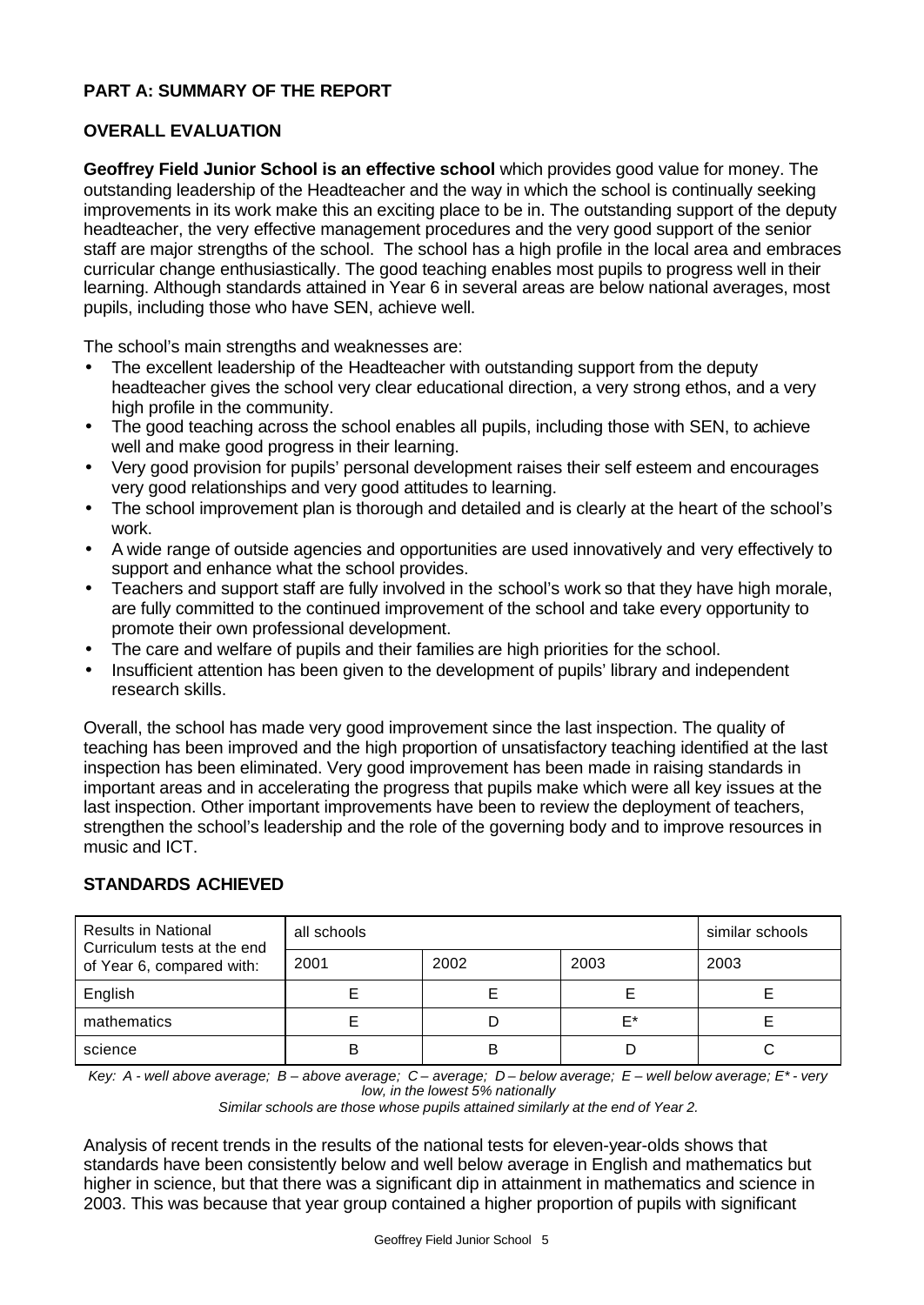learning needs and reflects the success of initiatives in English. The current Year 6 group are attaining average standards in mathematics, ICT, geography, music, religious education (RE) and physical education (PE), and below average standards in English and science. Currently, the development of pupils' library and retrieval skills is a relative weakness. **Pupils' achievement is good.** From a very low standard when they enter the school, most pupils make good progress in their learning and achieve well. Pupils with SEN attain good standards for their capabilities and make good progress towards their own learning targets. **Pupils' personal qualities including their spiritual, moral, social and cultural development are good.** Procedures to promote pupils' self-esteem and their personal development are very good. Pupils' attitudes and relationships are very good and their behaviour in class and around the school is good. Rates of attendance are improving and most pupils arrive at school punctually.

# **QUALITY OF EDUCATION**

**The quality of education provided by the school is good. Teaching and learning are also good.** Strengths in teaching are the very effective way in which pupils are managed and encouraged, and in the consistent way in which the clear learning intended in the lesson is shown in lesson plans and shared with pupils. These strengths encourage effective learning by ensuring that pupils are fully involved, well motivated and know what they are expected to do in each lesson. Assessment procedures are good. The curriculum is broad and balanced and is enhanced through well planned visits and visitors. A very good range of extra-curricular opportunities is provided. The good links with parents and the local community and the very good links with other educational providers have a positive impact on the school's work.

### **LEADERSHIP AND MANAGEMENT**

**The leadership and management are very good overall.** The Headteacher's leadership is excellent. He has a clear vision for the school's development and he communicates this very well with all involved in the school's work. The impact that he has made on the work of the local Excellence Cluster and the involvement of a wide range of other agencies adding quality to the support provided are outstanding. The Headteacher and Deputy Headteacher provide an excellent leadership team and they are very well supported by other key staff. Other strengths are the way in which the school improvement plan is at the heart of the school's work and the emphasis given to the professional development of staff. Governance of the school is good. The knowledge and enthusiasm of the chair of governors ensure that the governing body is now well placed to move the school forward. Governors meet all their statutory requirements.

### **PARENTS' AND PUPILS' VIEWS OF THE SCHOOL**

The school has established good links with its parents and most have a positive view of the school's achievements. The school works very hard to ensure that parents are fully involved in its work and deals with concerns that they might have very effectively. Pupils also have positive views of the school. A very high proportion like coming to school and feel supported if they have a problem.

### **IMPROVEMENT NEEDED**

The most important thing the school should do to improve is:

• Further develop pupils' library and independent research skills.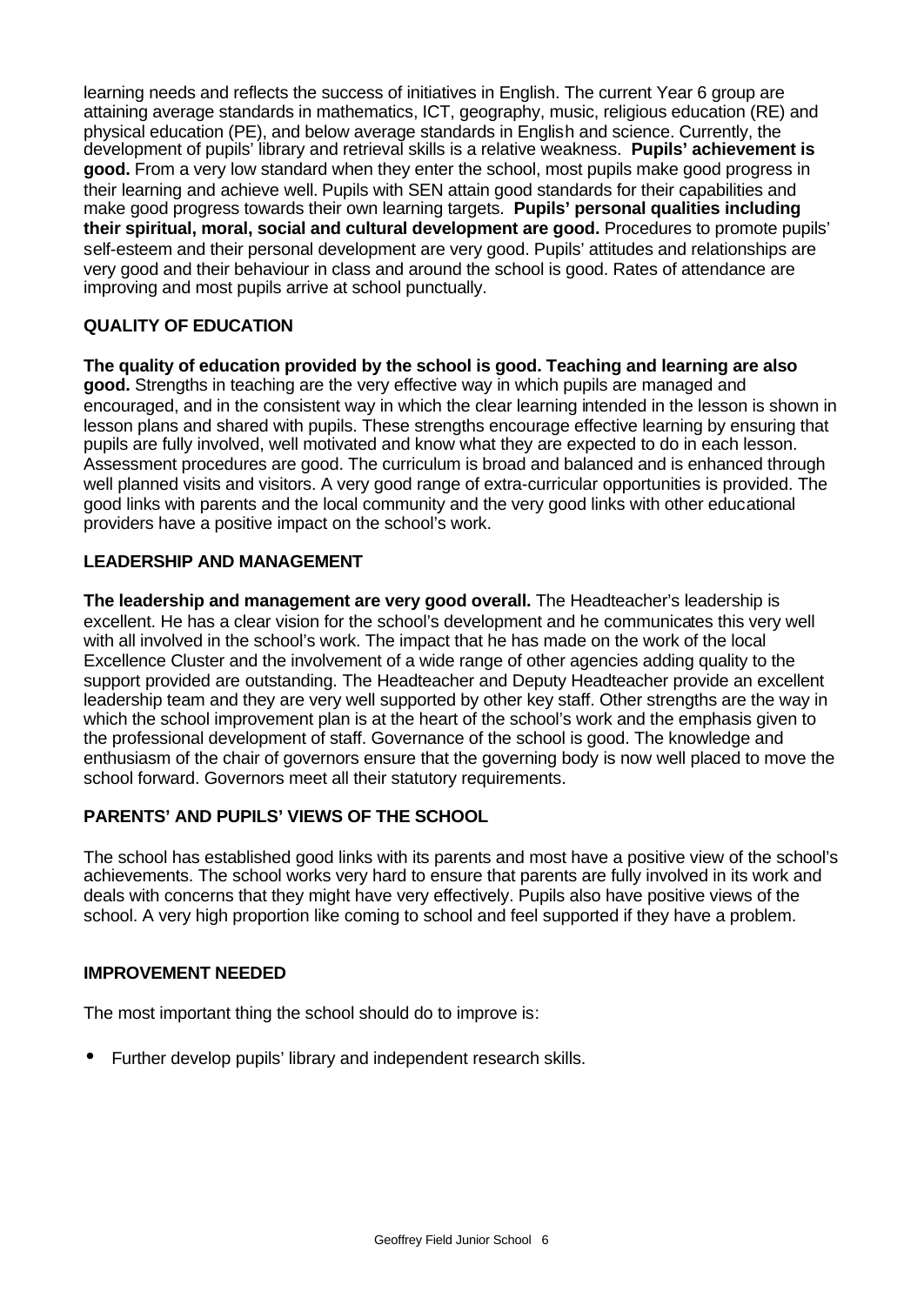# **PART B: COMMENTARY ON THE INSPECTION FINDINGS**

# **STANDARDS ACHIEVED BY PUPILS**

### **Standards achieved in subjects**

Overall, pupils attain below average standards when they leave the school. However, from a very low level on entry to the school, this represents good progress and most pupils are achieving well. The needs of all pupils, including those of higher ability, are met well. Pupils with SEN make good progress towards their own learning targets.

### **Main strengths and weaknesses**

- Although standards overall are below average, this represents good progress for most pupils.
- In several subjects, pupils reach average standards.
- Pupils with SEN make good progress towards their own learning targets.
- There has been good improvement in the standards achieved in mathematics and ICT.

### **Commentary**

| Standards in: | School results | National results |
|---------------|----------------|------------------|
| English       | 24.5 (24.2)    | 26.8 (27.0)      |
| mathematics   | 23.3(26.0)     | 26.8 (26.7)      |
| science       | 27.7 (29.7)    | 28.6 (28.3)      |

#### *Standards in national tests at the end of Year 6 – average point scores in 2003*

*There were 71 pupils in the year group. Figures in brackets are for the previous year*

- 1. Two important factors affect the standards attained by pupils and the progress they make. Attainment on entry to the school has been consistently well below and below average, particularly in all aspects of pupils' literacy work. Some pupils have significant communication problems. The school has also had an above average proportion of pupils with SEN and a well above average proportion of pupils with more severe learning difficulties including several with significant emotional and behavioural problems. These factors all have an impact on pupils' capacity to reach national standards. The dip in standards achieved in 2003 was the result of a year group with high levels of significant SEN and the impact of several pupils joining the Year 6 group who also had learning difficulties.
- 2. Analysis of the trends shown by the results of recent national tests for eleven-year-olds shows that standards in English have been very low, in mathematics they have been largely below average and, in science, mostly average and above. However, in both mathematics and science, there was a marked dip in 2003. The findings of the current inspection are that pupils in Year 6 are attaining standards in English and science that are below average, and average standards in mathematics, ICT, geography, music, religious education (RE) and physical education (PE). It was not possible to make judgements about provision or standards attained in history, art and design or design and technology. Since the last inspection standards attained have risen significantly, but mostly in mathematics and in ICT. There was no evidence during the inspection that there were any significant differences in the attainment of boys and girls.
- 3. Standards have been raised in ICT as a result of the increase in teachers' knowledge and confidence in the subject gained through targeted in-service training. Also, there has been a significant improvement in the resourcing of the subject since the last inspection, with the introduction of a new computer suite and interactive whiteboards. Standards have been raised in mathematics as a result of the school's efforts to increase opportunities for investigative work and the emphasis put on problem solving and applying the skills which pupils acquire.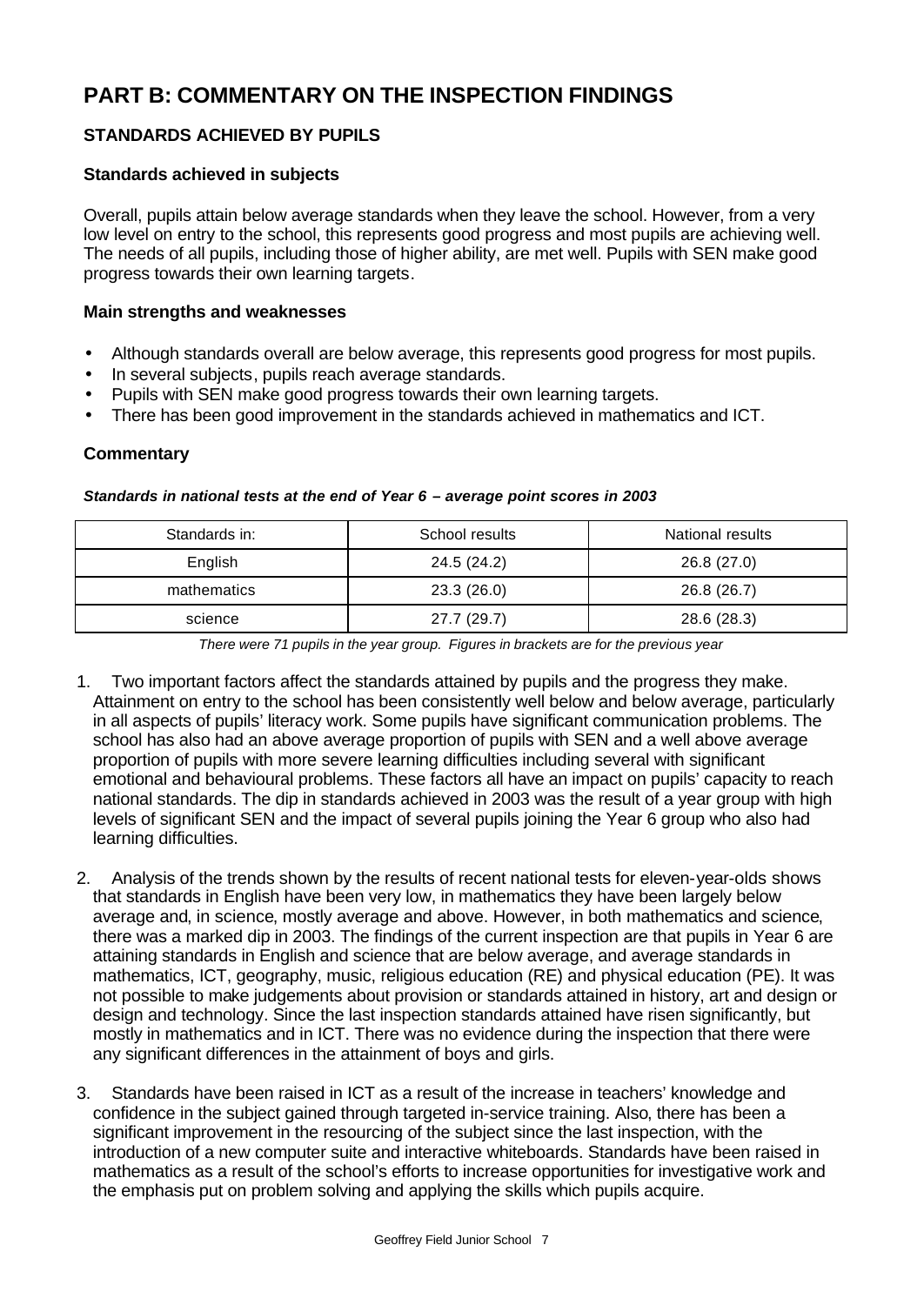- 4. The achievement of pupils is good. From a well below average level of attainment when entering the school, most make good progress in their learning to achieve below average standards overall when they leave. Pupils with SEN make good progress because their learning targets are in appropriately small steps but are challenging and the teachers and their assistants give them good levels of support. The grouping of pupils by ability is helping to ensure that all pupils' needs are being met. Higher attaining pupils are appropriately challenged and below average pupils are well supported with work that matches their ability. Pupils who have SEN make good progress towards the targets set for them. The targets set in their individual learning plans are relevant and appropriate to their needs. The pupils also achieve well because of the good quality of the care and support provided by the adults who work with them.
- 5. Until very recently, there were no pupils in the school who spoke English as an additional language. Two pupils who have very recently been admitted have been assessed and appropriate provision has been planned.

### **Pupils' attitudes, values and other personal qualities**

Pupils' attitudes are very good.Their behaviour is good.Pupils' spiritual, moral, social and cultural development is good. Attendance is satisfactory.

### **Main strengths and weaknesses**

- The school has very rigorous procedures for promoting good attendance.
- Pupils' confidence and self-esteem are very good and the school takes every opportunity to foster responsibility and self-reliance.
- Pupils' freedom from bullying and other forms of harassment is very good.
- Pupils behave well in lessons and around the school.
- Relationships between pupils, and between pupils and adults, are very good.
- Pupils have a good awareness of right and wrong and show respect for others' feelings.
- Pupils' appreciation of their responsibilities of living in a community is good.

### **Commentary**

- 6. Attendance is satisfactory and, although slightly below the national median in the 2002/2003 academic year, the rate is steadily increasing. A check taken during the inspection showed an attendance figure above the national average for similar schools.
- 7. The rigorous procedures instigated by the school ensure that the majority of parents and pupils understand the need for prompt and regular attendance at school. These systems of monitoring and promoting attendance have resulted in steady improvement in attendance and a very low rate of unauthorised absence. During interviews and discussions with pupils, it was very evident that they enjoyed school and, indeed, many volunteered that they wanted to come to school because they so enjoyed their learning and the many activities that the school provides. There have been 11 fixed period exclusions during the past school year. These exclusions were the final sanction in the school's behaviour programme after all other methods of help and support had been exhausted. It demonstrates the school's determination to re-inforce the need for acceptable standards of behaviour. There are no excluded pupils at present.

### *Attendance in the latest complete reporting year (%)*

| Authorised absence |     |  | Unauthorised absence |     |
|--------------------|-----|--|----------------------|-----|
| School data        | ö.4 |  | School data          |     |
| National data      | 5.4 |  | National data        | J.4 |

*The table gives the percentage of half days (sessions) missed through absence for the latest complete reporting year.*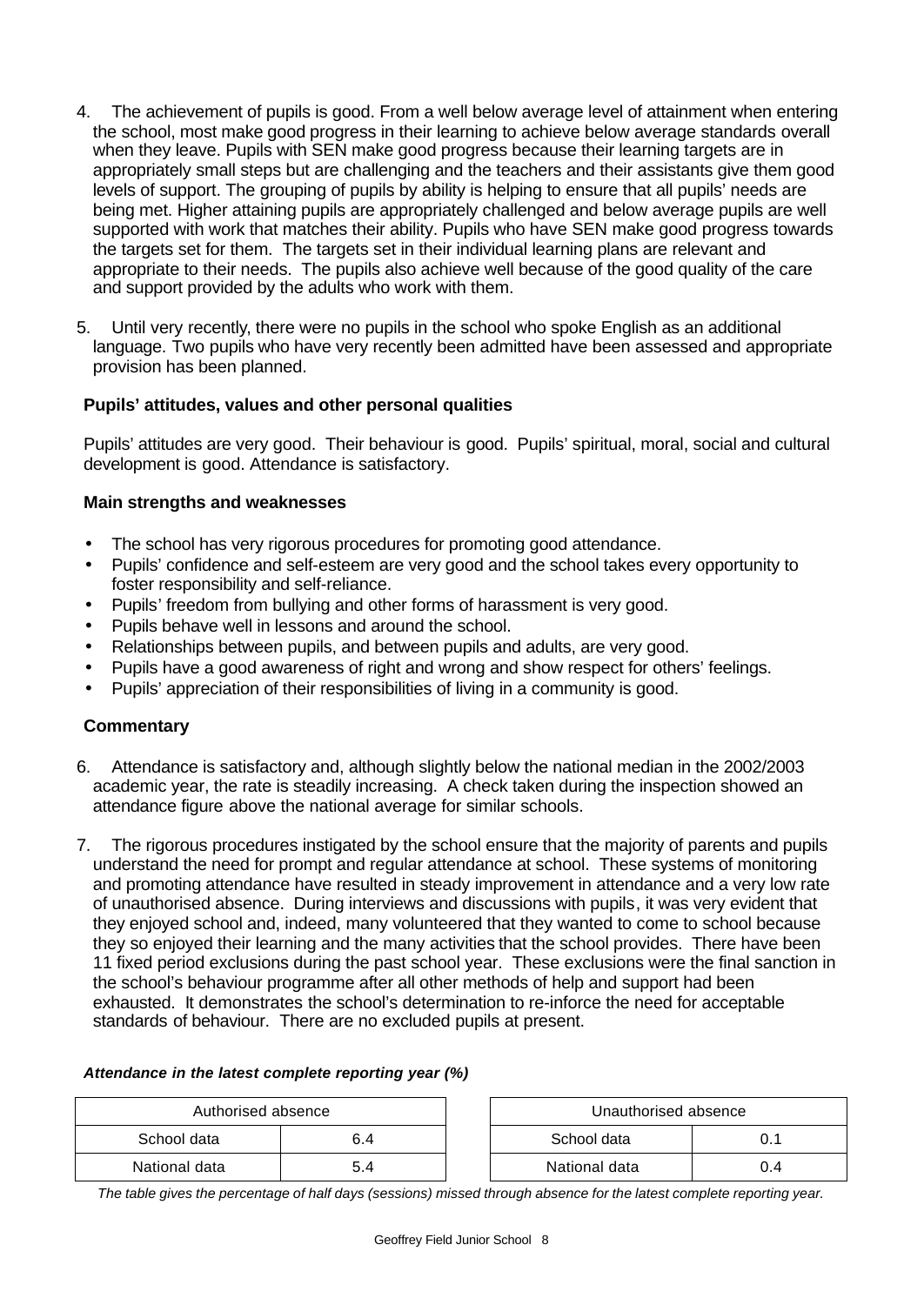### *Ethnic background of pupils Exclusions in the last school year*

| Categories used in the Annual School Census         | No of pupils<br>on roll | Number of<br>fixed period<br>exclusions | Number of<br>permanent<br>exclusions |
|-----------------------------------------------------|-------------------------|-----------------------------------------|--------------------------------------|
| White - British                                     | 222                     | 11                                      | 0                                    |
| Mixed - White and Black Caribbean                   | 5                       | 0                                       | 0                                    |
| Mixed - White and Asian                             | 3                       | $\Omega$                                | $\Omega$                             |
| Mixed – any other mixed background                  |                         | 0                                       | 0                                    |
| Asian or Asian British – Indian                     | $\overline{2}$          | 0                                       | 0                                    |
| Asian or Asian British - Pakistani                  | 3                       | 0                                       | 0                                    |
| Asian or Asian British – any other Asian background |                         | 0                                       | O                                    |
| Black or Black British - Caribbean                  |                         | 0                                       | $\Omega$                             |
| Black or Black British - African                    | 2                       | 0                                       | 0                                    |
| Black or Black British - any other Black background |                         | 0                                       | 0                                    |
| Any other ethnic group                              | $\mathfrak{p}$          | $\Omega$                                | 0                                    |
| No ethnic group recorded                            | 31                      | 0                                       | O                                    |

*The table gives the number of exclusions, which may be different from the number of pupils excluded.*

- 8. Most pupils show great interest in their lessons and strive hard to achieve the expectations of their teachers. The very good methods of behaviour management adopted by the whole school staff have a positive effect on pupils' learning. Overall, behaviour is good in lessons, around the school and in the playground. These standards have improved since the last inspection. This has been achieved through the committed work of the whole staff team and the use of external agencies such as the Behaviour Improvement Team. Pupils are all aware of the school and class rules and fully understand the difference between right and wrong. Positive attitudes are constantly promoted and fostered by the school. Overall, pupils' spiritual, moral, social and cultural development and understanding are good. The school has made good progress in improving provision for pupils' spiritual development since the last inspection. The environment provided by the school is one of a large and happy family where everyone is valued and respected. Both parents and pupils confirm how much they enjoy, and benefit from, this caring environment.
- 9. Pupils have many opportunities for taking on additional responsibility and they respond very well to them. The school council ensures that pupils' views are heard and listened to. Every year group has representatives on the council. All school council representatives interviewed during the inspection displayed very responsible attitudes and were confident, courteous, articulate and mature for their age. The school ensures that every pupil, regardless of age, gender or ability has some opportunity to enjoy responsibility. Parents acknowledge this and, in particular, the 'mediator' system where pupils can seek help and advice from their peers.
- 10. Pupils have a good level of respect for the feelings and values of others and are given many opportunities to reflect on these feelings. The culture of the school, coupled with school assemblies and lessons, ensures that a good level of spiritual and moral development is achieved. During the inspection, members of the school council gave a whole school assembly based on the theme of standing up for what is right. The pupils involved gave a confident and dramatic presentation on the start of the Civil Rights Movement in America and held their audience spellbound.
- 11. The ROPES initiative rewards pupils who learn the 'ropes' (responsibility, ownership, participation, exploration and self-motivation). Pupils' successes in these areas are monitored on a termly basis. These successes are acknowledged by certificates awarded by a prominent local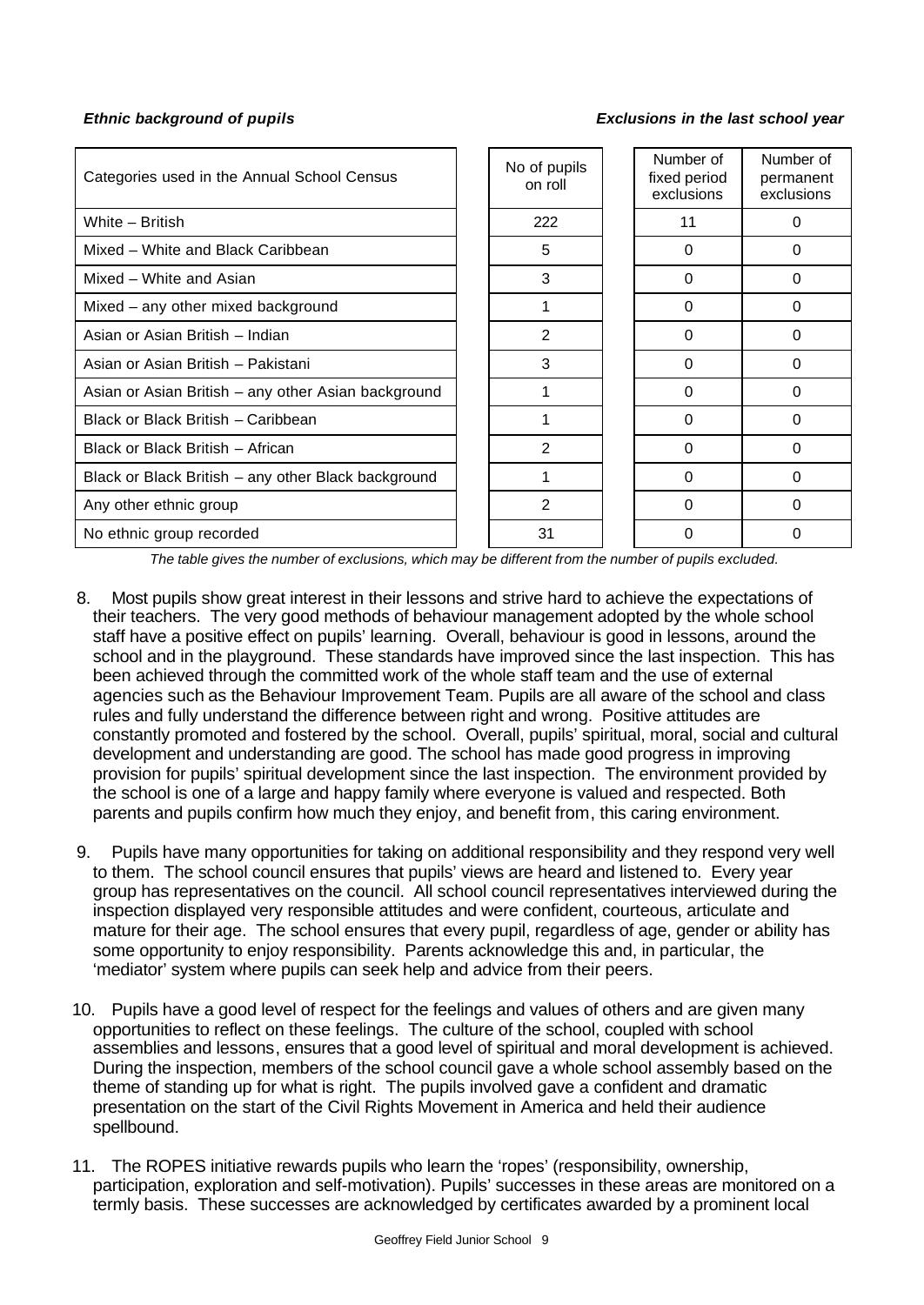businessman at an end of year ceremony. He supports the programme and pupils are keen to succeed in all the areas promoted by the scheme.

12. Pupils are constantly encouraged to think of others by means of the school's innovative and nationally recognised peer mediation' system. Pupils are trained as mediators and offer their services in playground and classroom to those who need them. They advertise their service with their own individually designed posters displayed in the corridors. There is also a school council, with representatives elected by their peers, and this council plays an active and responsible part in school life. These activities, together with the family atmosphere that permeates the school, ensure that pupils' social development is good. The very good relationships between pupils and all adults are based on mutual respect and enhance the learning environment.

## **QUALITY OF EDUCATION PROVIDED BY THE SCHOOL**

The quality of education provided by the school is good. The quality of teaching is good overall and this enables pupils to learn well and make good progress. The curriculum is broad and balanced. Provision is supported very well by a very effective PSHCE programme, interesting visits and links with other schools and colleges. The school looks after the care and welfare of the pupils very well.

### **Teaching and learning**

Teaching, learning and assessment procedures are all good.

### **Main strengths and weaknesses**

- The quality of teaching has improved significantly since the last inspection.
- Teaching and learning are good and support the good progress which most pupils make.
- Teaching in the core subjects of English, mathematics and science is particularly strong.
- The sharing of the learning goals for each lesson and the effective management of pupils are important strengths in teaching.
- Comprehensive assessment data are collected and these are beginning to be used well to set learning targets for pupils.

### **Commentary**

### *Summary of teaching observed during the inspection in 35 lessons*

| Excellent | Very good | Good     | Satisfactory | Unsatisfactory | Poor | Very Poor |
|-----------|-----------|----------|--------------|----------------|------|-----------|
|           | 6(17%)    | 16 (46%) | 13 (37%)     |                |      |           |

*The table gives the number of lessons observed in each of the seven categories used to make judgements about lessons; figures in brackets show percentages where 30 or more lessons are seen.*

- 13. Teaching and learning are good. This represents a significant improvement since the last inspection when teaching was satisfactory overall but included a high proportion which was unsatisfactory. The good teaching confirms both parents' and pupils' positive views of teaching across the school. In the lessons observed during the inspection, nearly a half were good and almost a fifth were very good. There was no significant variation between the different year groups across the school, but the highest proportion of very good teaching was observed in Year 5. Across the school, the quality of teaching is good in English, mathematics, science and music and satisfactory in all other subjects which were inspected.
- 14. Since the last inspection, the quality of teaching has been improved in mathematics, science, ICT and music and the effective teaching in English has been maintained. This improvement has been achieved as a result of the whole school work done in the previous academic year on agreeing a whole school teaching and learning policy. It also reflects the impact of the effective monitoring and support procedures provided in the school.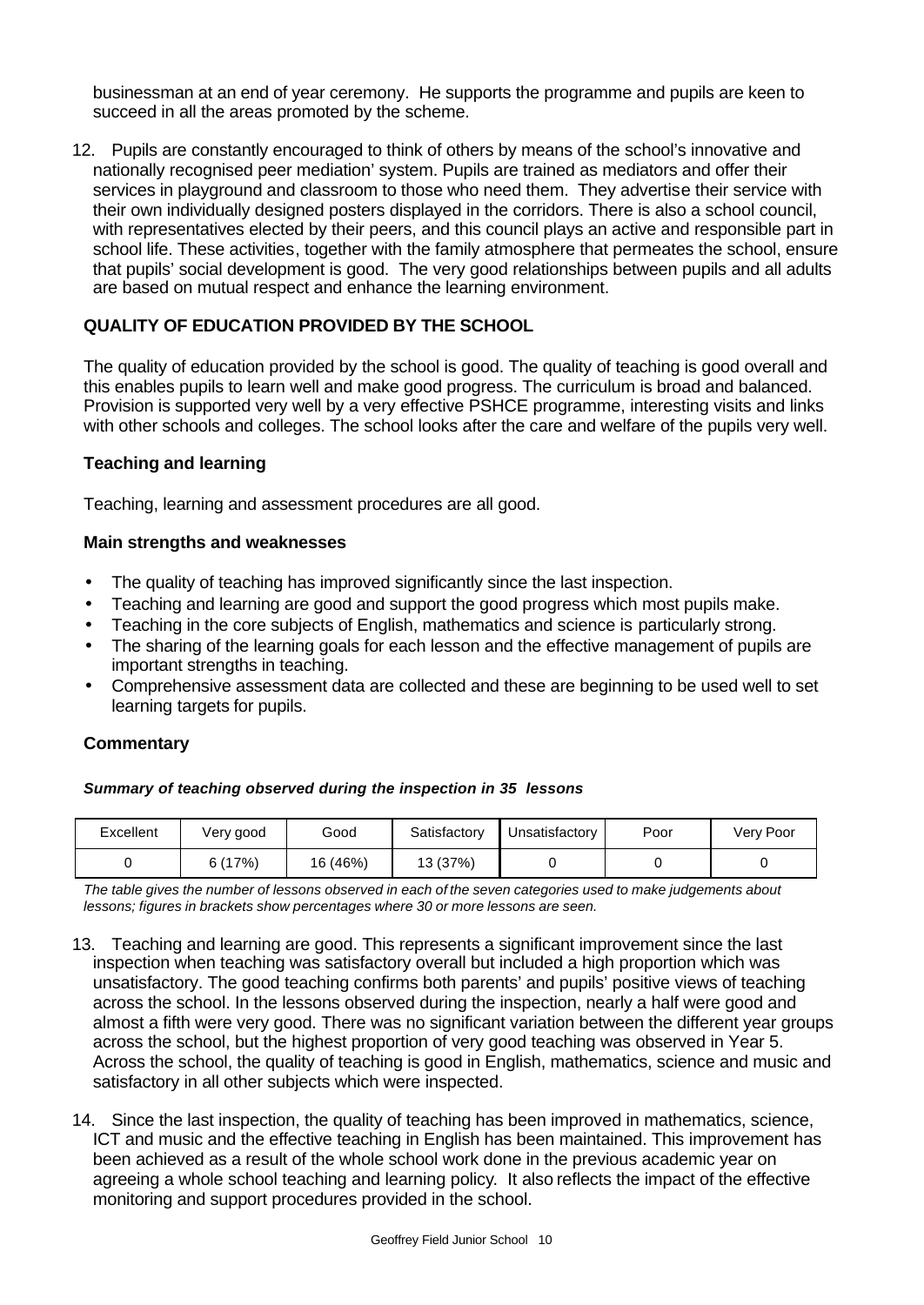- 15. Strengths in teaching include the positive way in which pupils are managed. Teachers consistently have high and clear expectations of pupils' attitudes and behaviour and create supportive and challenging learning environments in the classrooms. This is encouraged well by the good relationships between staff and the attractive displays of work in the learning bases. All teachers work hard to promote pupils' self-esteem in the way that they value their contributions and use praise and encouragement effectively. Another strength is the way in which the specific learning goal for the lesson is clearly shown in teachers' lesson planning and shared with the pupils. This ensures that they know clearly what is expected of them. Often the learning goal is used as a way of assessing what has been learnt at the end of the lesson. These strengths improve the pupils' capacity to learn. Most are well motivated and keen to do their best. Teachers' lesson planning in literacy and numeracy is very full and detailed and satisfactory in other subjects.
- 16. A very good lesson to pupils in Year 5 in the computer suite illustrated several other features of very effective teaching. The class were using sensors to measure light, sound and temperature in the class and displaying data through their computers. The teacher managed the activity very well and pupils were interested and fully involved in the lesson. The theme was introduced clearly and good links were made with pupils' previous work. The teacher's approach was direct and challenging and pupils were continually being asked to use subject specific vocabulary in their answers to the teacher's questions and to explain and justify their reasoning. The teacher cleverly allowed pupils time to try out and experiment together with this relatively new equipment. She showed very good subject knowledge as she demonstrated the different graphic profiles generated by the computers and drew pupils' attention to important differences in scale. By the end of the lesson, pupils' appreciation of sensors and data displays was developed very well. Pupils were delighted to be able to recognise the difference between the graphical representation of speaking, banging a drum, pop and classical music.
- 17. The quality of teaching of pupils with SEN is good. Pupils make good progress because they receive work and activities that are well matched to their individual needs and levels of attainment. They also progress well because the school has effective processes for identifying them as early as possible. Most support is provided in each class setting. This enables the school to offer individual and group support which successfully boosts individuals' success and raises their selfesteem in normal lessons. All SEN pupils are included well in every aspect of class lessons and extracurricular activities. Pupils receive good support from all teachers and learning support assistants, who adopt positive attitudes towards their pupils and their needs. They work effectively as a team to plan, provide and assess learning. Pupils are also provided with resources that have been specially selected, adapted or modified to enhance learning.
- 18. The provision for assessment across the school is good and is a significant improvement on the judgement of the last inspection where it was judged to be a major weakness. The school has placed considerable emphasis upon assessment in its school improvement plan in recent years and still has a comprehensive plan for further actions. The school now has well-organised and comprehensive systems for assessment. Procedures for assessing English and mathematics and the termly assessment tasks in writing are particular strengths. A wide range of assessment data is maintained and detailed analysis is done of the trends shown by performance data. Data are used effectively to give the school a clear view of the progress that pupils are making. A programme for recording what has been taught and achieved, which is matched to National Curriculum criteria, has been devised for each subject. However, at the time of the inspection, many of these records were not due to be completed for the current year groups. The information provided by the school's assessment procedures is used to set individual targets for pupils, informs the grouping by ability arrangements and enables teachers to make predictions about future needs and achievements of groups, classes and year groups.
- 19. Teachers make good use of assessment to inform their medium term planning and in order to meet the needs of individual pupils, groups and whole classes. Careful checks are made by teachers concerning the progress which most pupils have made in reaching the expected learning goal for each lesson. The way in which teachers adapt their teaching plans to take account of assessments they have made is starting to become a strength of the school's provision. Marking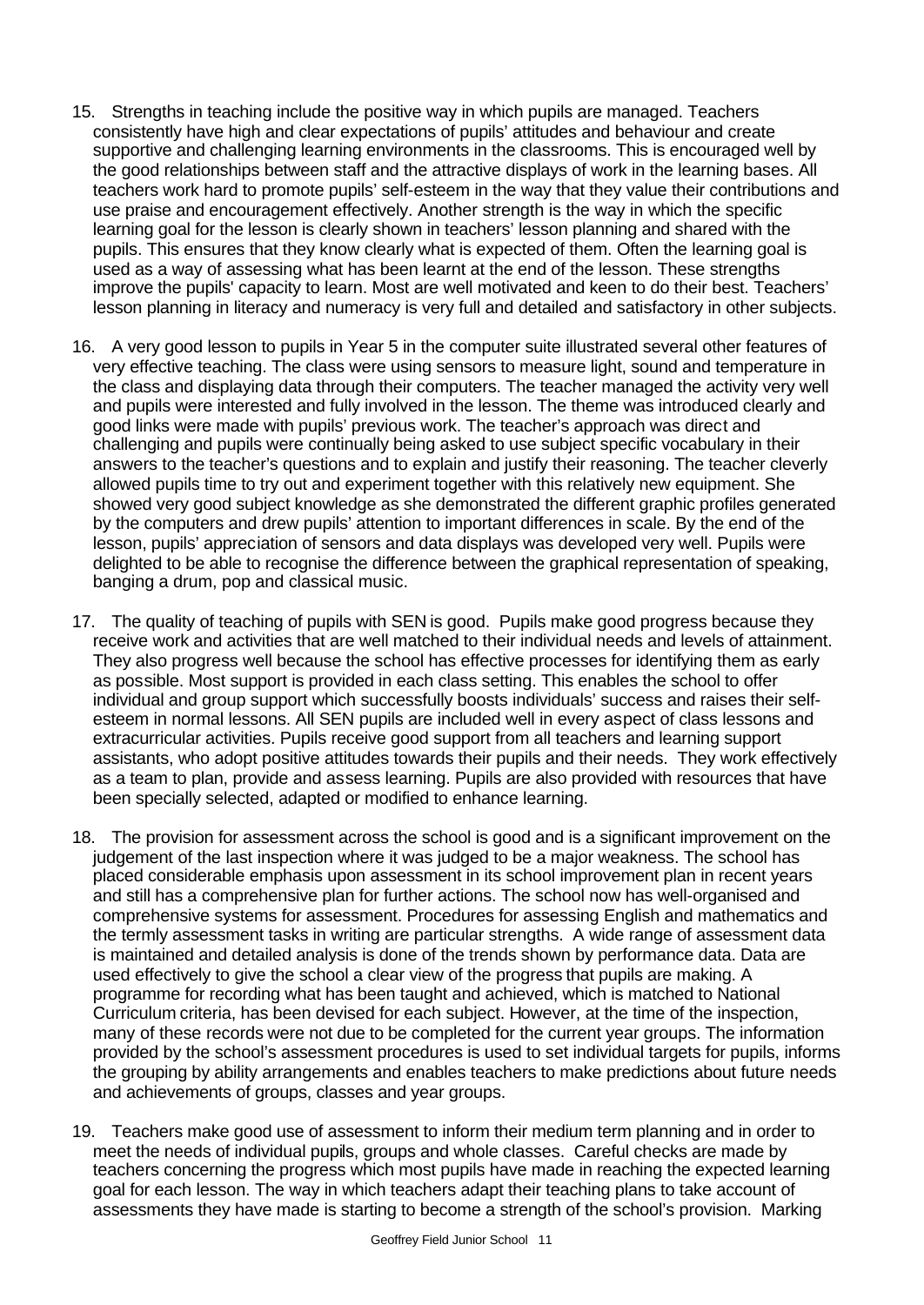helps most pupils to improve their work and helps their teachers to obtain more detailed information about pupils' understanding and knowledge. However, there are some shortcomings in the quality and the frequency of the marking of pupils' work across the school. Through knowledge of their own targets and evaluating their own progress, pupils are beginning to be more involved in the assessment of their own work.

### **The curriculum**

Curricular provision is good and is relevant to the ages and interests of pupils. The curriculum is enriched well. The school's accommodation and learning resources are satisfactory overall.

### **Strengths and Weaknesses**

- The curriculum is both broad and well balanced, and is planned to promote pupils' continuing progress.
- Curriculum innovation is very good indeed
- Equality of opportunity for all pupils is very good, including arrangements for pupils who have special gifts and talents.
- Personal, social and health education together with citizenship studies, and the impact this has on relationships and behaviour in school, is an important strength of the school.
- Good opportunities are provided to enrich and enhance the curriculum.
- The siting of the library inhibits opportunities for free independent research.

- 20. Curricular provision is good overall, and the school provides a broad and balanced curriculum which meets all statutory requirements. Provision, co-ordination and monitoring are particularly strong in the main core subjects of English and mathematics. Music is also a strong subject, and ICT has improved considerably since the last inspection. PSHCE, which includes drugs education and sex and relationships education, together with citizenship studies is a strength of the school. The influences of this area of the curriculum form an essential part of the school's very positive ethos. This pervades the school and relationships within it and includes aspects such as the strong emphasis on equality of opportunity, on behaviour and motivation, as well as the operation of a peer mediation service and the school council.
- 21. Good cross-curricular integration of subjects is developing well, and special topic days and themed weeks add to this enrichment. The curriculum is additionally enhanced by a variety of events, visiting specialists, speakers and performers, and visits to places of interest, including a residential visit to the Lake District for pupils in Years 5 and 6. Added to this, the range of extracurricular activities is very good, and includes opportunities for sport and the arts. There is good uptake for these activities from among the pupils.
- 22. A strength in provision is the way that the school is open to curriculum innovation. Careful thought is given to the effectiveness of the way in which several subjects are taught in groups organised by pupils' ability. The Headteacher and staff of the school play a major role in the local Excellence Cluster of schools. The most recent Cluster initiatives concerned with the creative curriculum, gifted and talented and inclusive schools are areas being developed at Geoffrey Field School. Although the school gives priority to the development of literacy and oracy skills other aspects of the curriculum are given satisfactory prominence.
- 23. Governors play a role in monitoring curriculum development, and there are specific governor roles linked to some subjects, such as English and mathematics. There is a policy for pupils with special gifts and talents, with a very good programme of opportunities which has recently been established and which is still developing further. The match of both teachers and assistants to the demands of the curriculum is good, and this adds to the quality of support the school provides for its pupils in their learning. Resources are satisfactory, and the accommodation is good and well kept, apart from the siting of the library which inhibits free use of its facilities for research due to its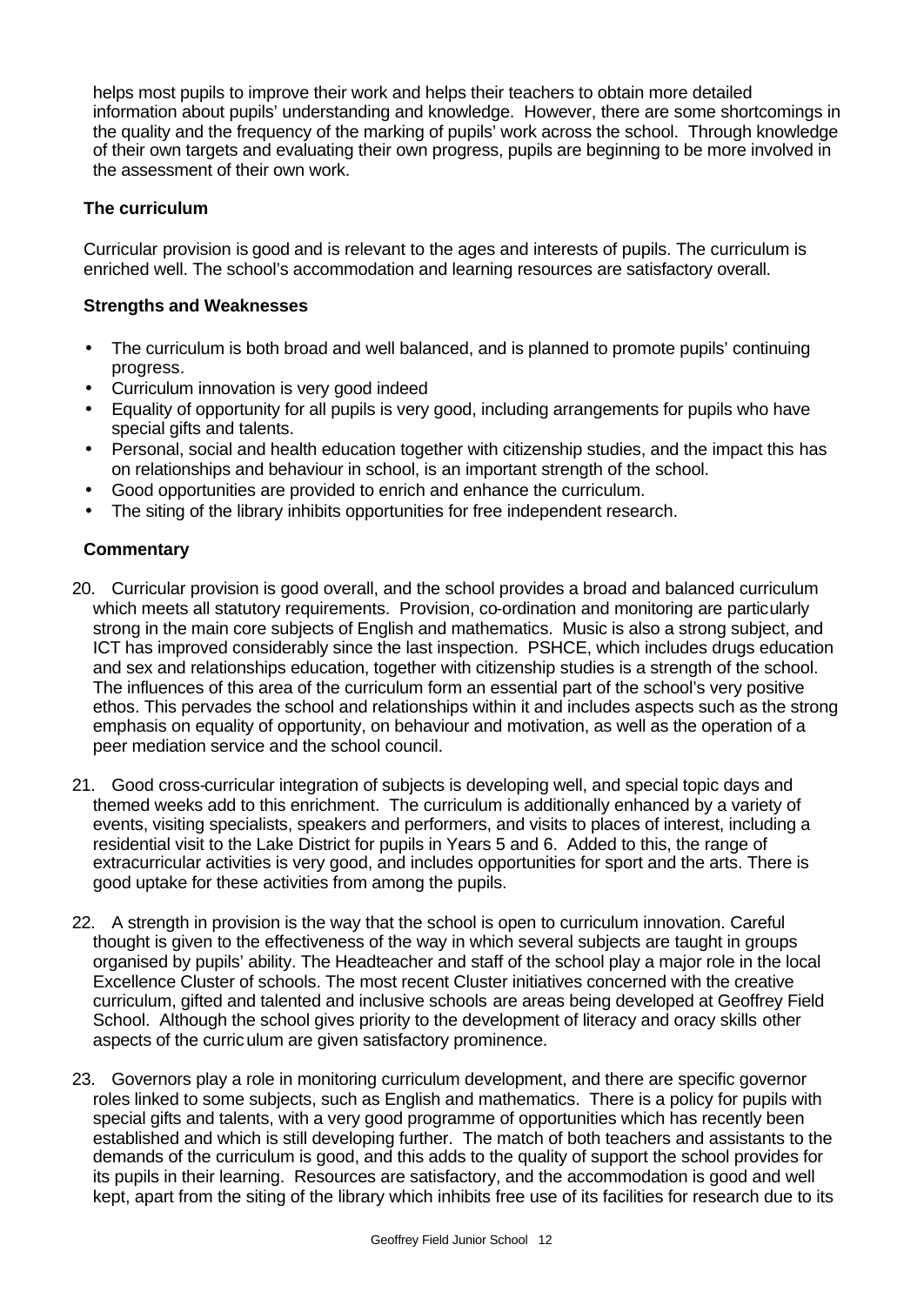relative isolation from the rest of the school. The premises occupy a most pleasant environment which adds to the resources available.

24. The curriculum provided for pupils with SEN is good. Targets are well matched to pupils' specific needs. Pupils' individual learning plans are of good quality, carefully planned and reviewed. The school ensures well that the needs of these pupils are met within every area of the curriculum, and in giving them equal access to it. Pupils are fully integrated into the school's curriculum provision and are offered activities and tasks that have been carefully selected to match their developmental and individual needs.

### **Care, guidance and support**

The provision for pupils' care, welfare, health and safety is very good. The provision of support, advice and guidance based on monitoring of pupils' achievement is good. The involvement of pupils through seeking and acting on their views is very good.

### **Main strengths and weaknesses**

- There are very good procedures for health and safety and child protection.
- Relationships with adults in school are very good.
- The school has good systems to monitor pupils' academic standards and progress and these are well used to provide pupils with advice and guidance.
- All staff know pupils and their backgrounds very well.
- The involvement of pupils in the school's work and development is very good.

- 25. The school has very good health and safety procedures in place and these have improved since the last inspection when they were judged to be satisfactory. Safety and care for pupils are paramount throughout the school. There are full child protection procedures and all staff know the pupils and their backgrounds very well. The school has close relationships with all the appropriate welfare and support agencies.
- 26. All adults who work in the school form close and trusting relationships with the pupils. They know them well and provide good role models for behaviour. Discussions with pupils show that they feel very safe and secure and would turn to any adult in school should they need help, comfort or advice. However, the success of the peer mediation scheme is such that those pupils spoken to said that they would approach a mediator before an adult and were confident that this move would probably resolve any problems they might have. The views of pupils about different aspects of school life are welcomed and encouraged through the school council.
- 27. The school's good systems to monitor pupils' standards and progress include pupil tracking systems that allow accurate and challenging personal learning objectives to be set. Progress towards their targets is discussed with pupils on a regular basis thus ensuring that pupils become more committed to the successful improvement of their work. Learning objectives are also made clear for all lessons and effective lesson summaries provide information for planning future lessons.
- 28. The school council ensures that all pupils are totally involved in the work and future plans of the school. A very professional presentation from the council resulted in the release of funds to improve the condition of outside toilets. Council members of all ages and both genders are responsible for a monetary budget and are very aware of their duty to their peers. Pupils take full advantage of the many opportunities for personal and social development that the school offers. They respond very positively, show maturity beyond their years and thoroughly enjoy the discussions and debates they become involved in. Pupils' personal and social development is enhanced by this very good involvement in the work of the school.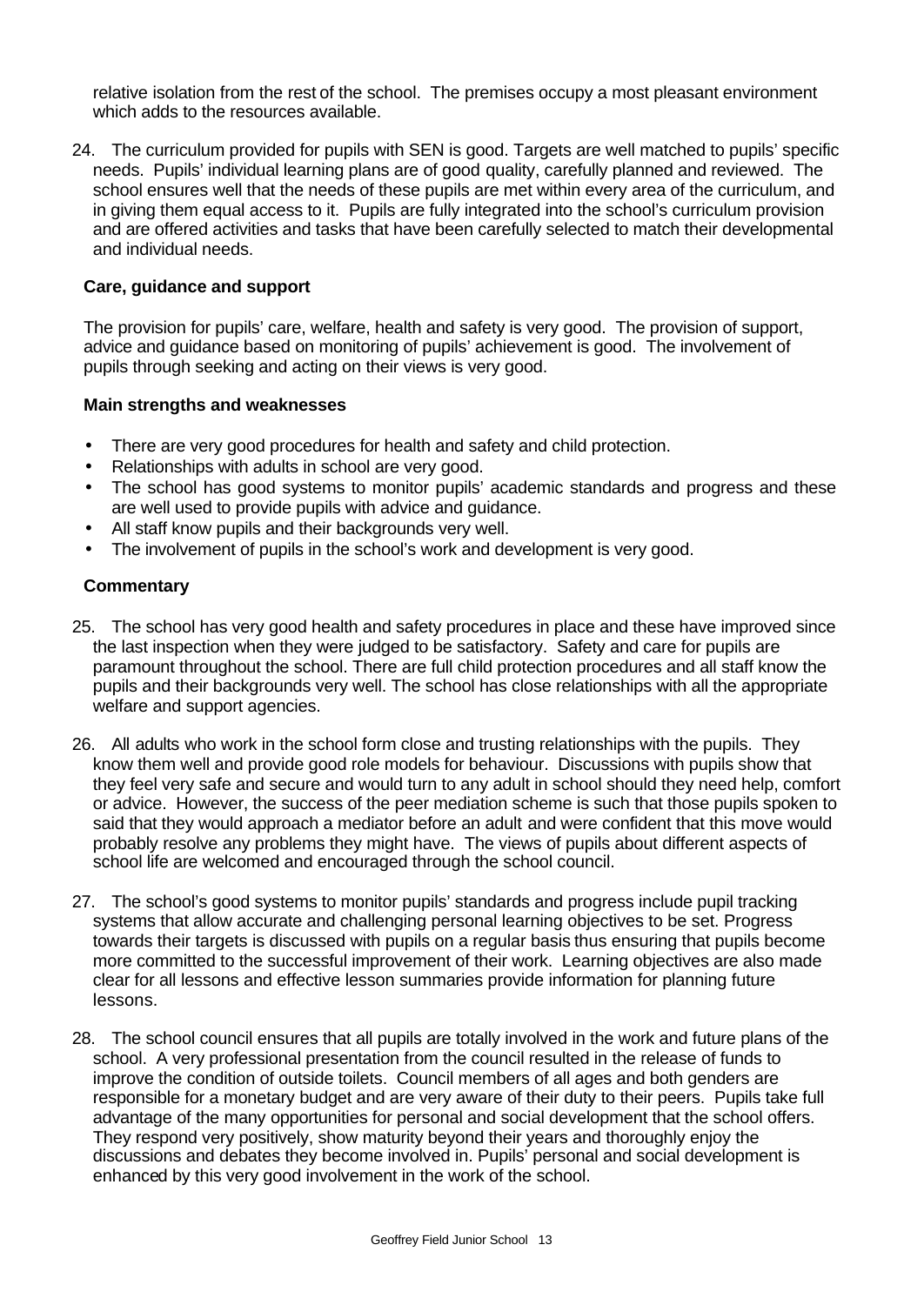29. Induction arrangements for new pupils are good. Year 3 staff introduce themselves to children in the neighbouring infant school and ensure a smooth transfer to junior school education.

### **Partnership with parents, other schools and the community**

The school's links with parents and the community are good. There are very good links with other schools and colleges.

### **Main strengths and weaknesses**

- The school provides parents with good information about the curriculum and how to help their children at home.
- There is very good involvement with parents through seeking and acting on their views.
- Procedures for dealing with complaints and concerns are very good.
- There are very good links with educational partnerships, other schools and good links with the local community.
- The systems for the transfer of pupils are very effective.

- 30. Parents and carers have very positive views of the school and the school works very well with parents by encouraging them to support the school and to help their children at home. Parent' contribution is good and they support the school in many differing ways. The school prospectus provides clear and detailed information for parents, fulfils statutory requirements and is written in a very friendly style. Similarly, the governing body's Annual Report to parents also meets statutory requirements and is much improved since the last inspection. Regular letters and bulletins ensure that parents and carers are kept up to date with school news. Although there is no formal parent/teacher association, parents and friends of the school organise various social functions and also raise funds for the school. Some parents and friends help in school and with escorting school trips.
- 31. The school has gone to great lengths to make parents and other visitors feel at ease. The Headteacher, his Deputy and the school administrative staff have an open plan office in the reception area of the school. This ensures genuine 'open door' access to the senior staff and ensures that they are available and approachable. Parents and carers appreciate this and feel more comfortable about approaching the school. Teachers also make themselves available for informal contact at the end of the school day. Apart from the three scheduled parents' meetings a year, parents are welcome to arrange any additional meetings with teachers should the need arise. The school is always quick to respond to any parental requests for information and any additional contact. It is also pro-active in arranging parental contact when pupils cause concern with academic or behavioural problems. A parental questionnaire is also sent out twice a year.
- 32. There are very good links with other schools and colleges. The Headteacher is chair of the local Excellence Cluster and has been instrumental in the achievement of Excellent Cluster status. Other senior members of the teaching staff are working with other schools as advisors and mentors and sharing their expertise. There are effective procedures to ensure the smooth transfer of pupils from the infant school. There are also strong links with the secondary schools and very good liaisons are in place. A 'learning mentor' accompanies Year 7 pupils for their first six months in secondary school. Transfers to secondary education are very smooth as a result of these very good links.
- 33. The school has very good links with the local community. The school makes very good use of contacts with local businesses. Reading Football Club provides training at an after school club. An advertising agency provided practical help and support for pupils in the design and production of a logo for the Whitley Excellence Cluster. Another local business donated surplus stationery supplies to the school. A prominent local businessman supports the school with the ROPES initiative and presents the awards. The local Rotary club is very involved with after school clubs on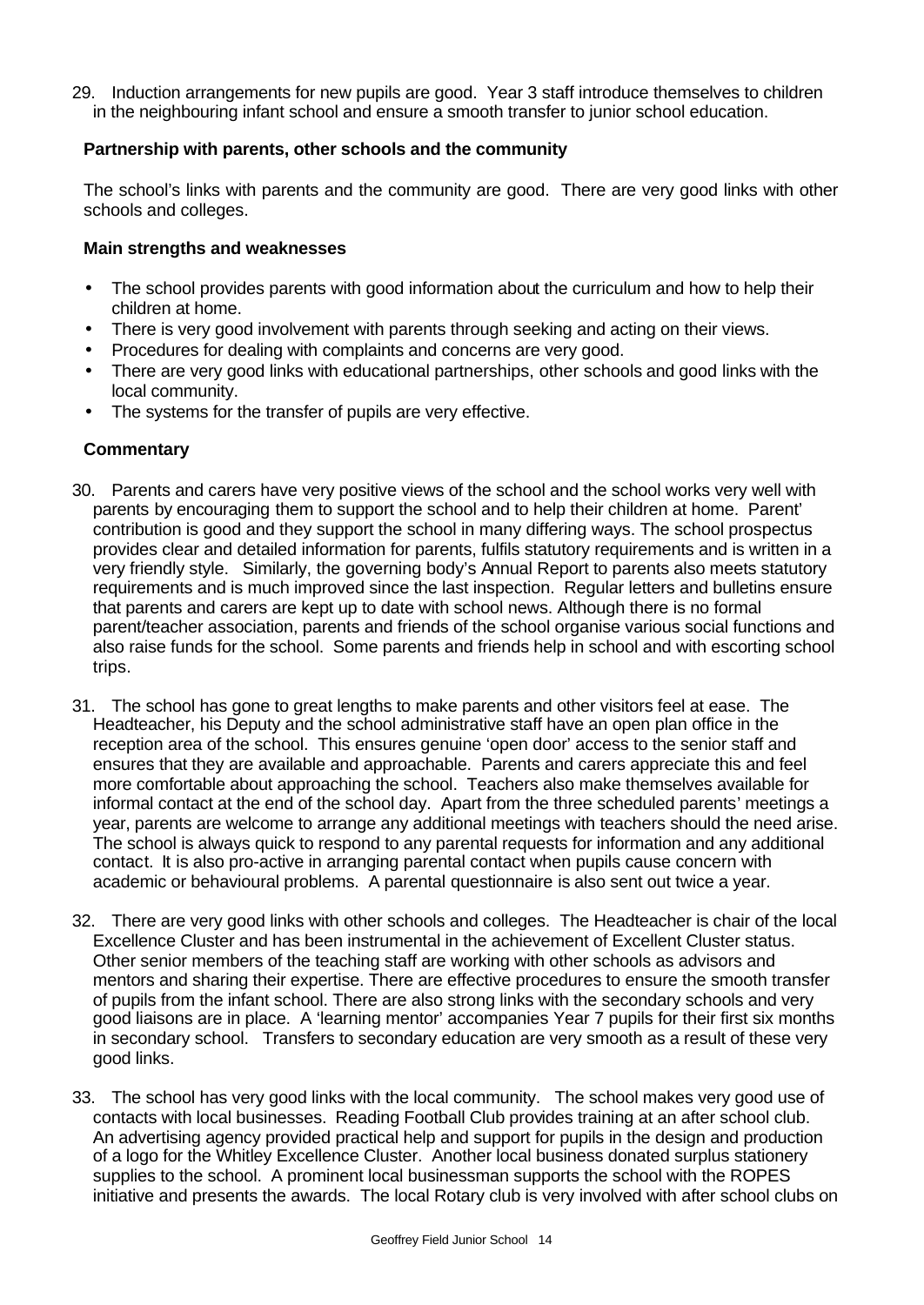many different activities. These activities with both educational and business establishments, together with parental involvement, greatly enrich pupils' learning.

### **LEADERSHIP AND MANAGEMENT**

Leadership is outstanding and management is very good. Governors support the school well.

### **Main strengths and weaknesses**

- The Headteacher is a charismatic leader and shares his vision and enthusiasm for the school effectively with all other parties.
- The Headteacher and the Deputy Headteacher provide an excellent leadership team.
- The school is self-critical and continually seeks to improve its effectiveness.
- School improvement planning and Performance Management procedures are securely at the heart of the school's work.
- The school gives a high priority to the professional development of its staff.
- The work of the school has a high profile in the local area.
- The impact of the work of some subject co-ordinators is not sufficiently strong.

- 34. The leadership and management of the Headteacher are excellent and the support which the Deputy Headteacher provides is outstanding. Together, they form a very effective leadership partnership. The Headteacher's excellent leadership is based on the very clear vision which he has for the school and his ability to communicate this effectively to all involved with its work. The very strong ethos is focused on providing a safe but challenging environment where all resources are mobilised to raise the standards that pupils achieve. The Headteacher has been able to give the school a very high local, and sometimes national, profile. His input and continuing commitment to the recently established Whitley Excellence Cluster are outstanding. This and other local outreach programmes have added significantly to the opportunities offered by the school and the effectiveness of its work.
- 35. The Headteacher's leadership style encourages the commitment and secures the enthusiasm of others connected with the school. The impact of the close working relationship between the Headteacher and his Deputy is a strength of the school. This team ensures that the effectiveness of the school is continually being monitored and action taken. The leadership of the school is always open to change and is continually analysing practices to ensure their effectiveness. For example, the school is currently looking at research which might encourage them to modify the well established and extended procedures of grouping pupils by ability in several subjects. Very good links with other local schools through the Excellence Cluster, and with teacher training establishments mean that the school is committed to innovation and looking both to share and to copy good practice elsewhere.
- 36. Management procedures are very good, with some excellent features. The process by which the school improvement plan is devised and monitored is outstanding. All staff and some governors are involved in an annual Conference during which progress in meeting the previous targets and subject action plans are discussed and co-ordinators plan carefully for the following year. The current plan is comprehensive and clearly charts the work of the school. The raising of standards and the importance of the work done in literacy and numeracy are clear priorities. Performance Management procedures are very effective. Teachers' objectives are clearly part of the overall development of the school and teachers' individual development plans enable clear links to be made with the school's need for in-service training and the teachers' own professional development. The school takes the professional development of staff very seriously. Several of the teachers are involved with outreach work in other schools, one as part of her Advanced Skills Teacher responsibilities and another supporting an extended LEA project.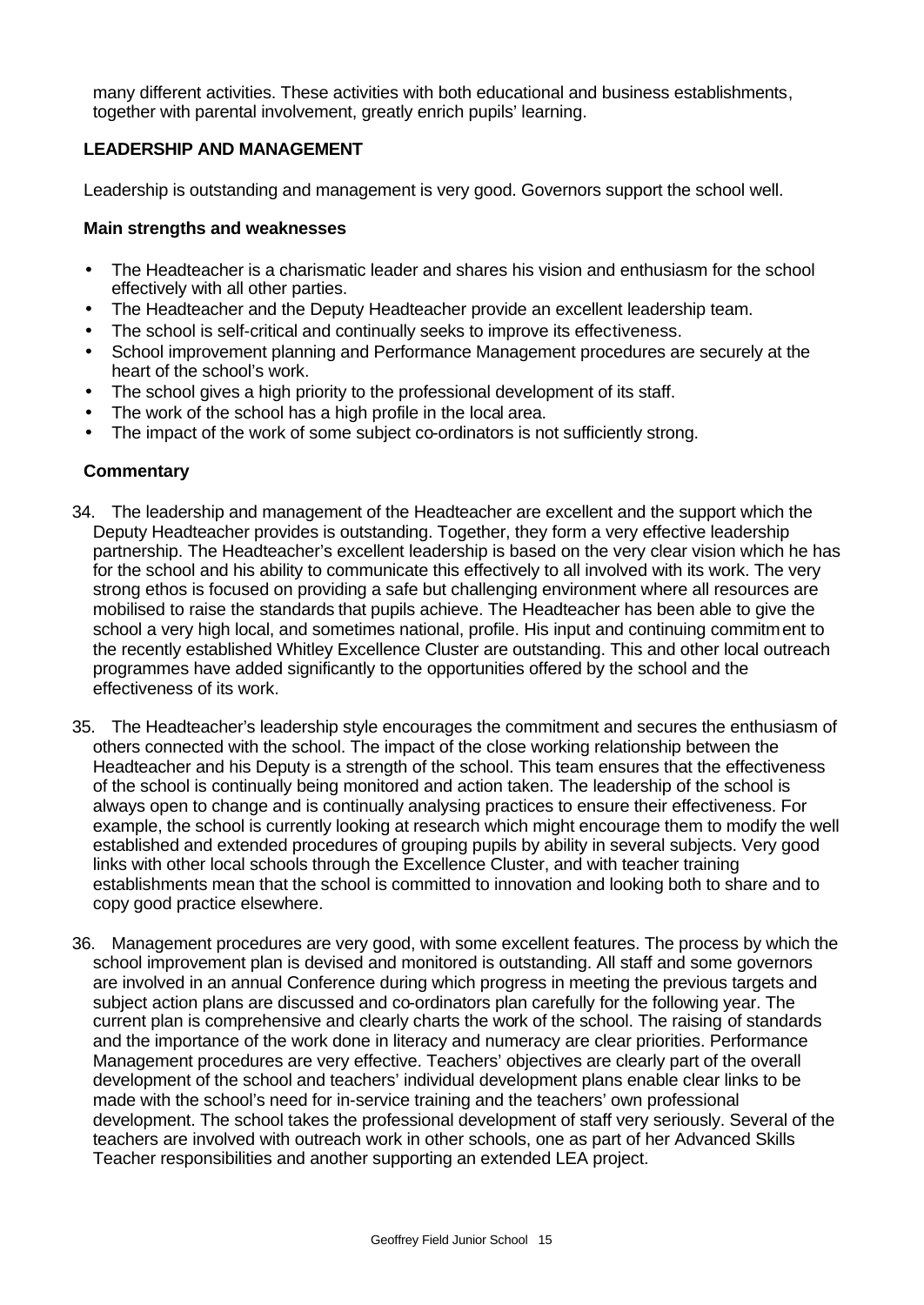- 37. Management procedures are strong. The creation of effective Year group teams strengthens the morale of teachers, increases the professional responsibility of the team leader and improves communications. This structure provides a good means of sharing information and of involving the staff in decision making processes. The primary leadership team, made up of senior teachers, has an important function in monitoring teaching and learning across the school and reviewing school effectiveness. This is done well. The strength of these management systems has meant that the roles of some of the subject co-ordinators across the school have not been developed to their full capacity.
- 38. The governing body gives the school good support in its work. The governing body has been through a time of change recently but it is now well placed to support and challenge the school's work. Minutes of the full governing body meetings and the different committees show that a good number of relevant issues are discussed. The Headteacher provides comprehensive and realistic reports of the school's work and these help to ensure that governors have a clear view of the school's strengths and areas for development. The governors' clear involvement in strategic planning issues is a good response to the key issue from the last inspection. An indication of the governors' commitment to the school and their concern for excellence is that the new chair has successfully gained a national qualification in school governance.
- 39. The leadership and management of SEN are good. The special educational needs co-ordinator (SENCO) has ensured that there is a whole-school approach and consistency within the school's provision for its pupils. She has also established good arrangements for the early identification of pupils with SEN and a process for tracking and assessing their progress. The SENCO has established good links with outside agencies such as the Behaviour Support Team. Good use of funding has enabled the provision of good learning resources and additional training for teachers, and learning support assistants. A shortcoming is that the procedures for ensuring that pupils move down the register and no longer need SEN support when appropriate are not sufficiently clear.
- 40. The financial management of the school is good. The conclusion of the most recent financial audit in May 2003 concluded that the financial administration of the school was well maintained. The school indicates that the minor control weaknesses identified have been rectified. The school is currently in a deficit budget situation. This has been planned and is monitored carefully by the governing body and the LEA. The school is on track to balance its budget by the planned date of 2006. Procedures for costing developmental priorities and for monitoring spending are secure. Careful records are maintained of other budget inputs, for example, the school's share of the Excellence Cluster funding.

| Income and expenditure $(E)$ |        | Balances (£)                   |
|------------------------------|--------|--------------------------------|
| Total income                 | 694702 | Balance from previous year     |
| Total expenditure            | 747140 | Balance carried forward to the |
| Expenditure per pupil        | 2648   |                                |

| Financial information for the year April 2002 to March 2003 |
|-------------------------------------------------------------|
|-------------------------------------------------------------|

| Income and expenditure $(E)$ |        | Balances (£)                        |        |
|------------------------------|--------|-------------------------------------|--------|
| Total income                 | 694702 | Balance from previous year          | 10903  |
| Total expenditure            | 747140 | Balance carried forward to the next | -41535 |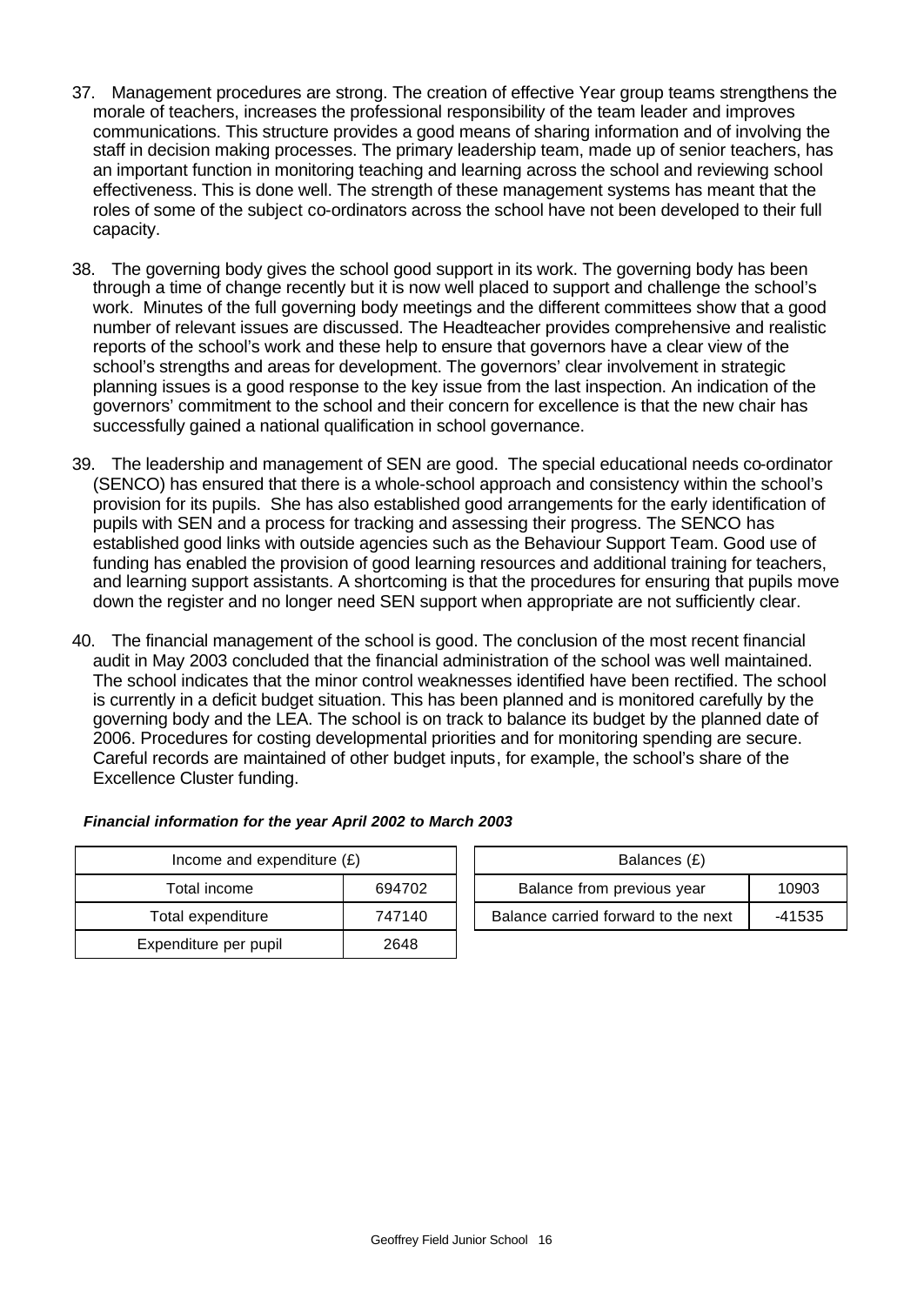# **PART C: THE QUALITY OF EDUCATION IN SUBJECTS**

### **SUBJECTS IN KEY STAGE 2**

### **ENGLISH**

Provision in English is **good.**

### **Main strengths and weaknesses**

- Good teaching impacts well on the pupils' progress.
- While standards of attainment are low, they are improving and pupils achieve well in the subject.
- Plenty of recent staff training ensures up-to-date use of methods and approaches.
- Good emphasis is placed on comprehension and oracy in literacy hours.
- The leadership and management of the subject are very good.
- Despite improvements in the organisation of the library, its siting is unsatisfactory.

- 41. Standards in Year 6 are below average. However, this is an improvement on both those reported in the last inspection and those indicated by the 2003 national tests, when standards were well below the national average. This is due to the impact of good teaching and learning. The achievement of pupils overall is good, since most enter the school with standards that are well below average. All pupils, including those with SEN do well against their previous learning and for their capabilities, and the more able are well challenged. There are no significant differences between the performance of boys and girls. Pupils' attitudes to work and study are good.
- 42. Standards in speaking and listening are below average in Year 6, although pupils generally speak with confidence and clarity, and are eager to enter discussions and to ask and answer questions. Their vocabulary is limited and this sometimes affects their understanding and the expression of their ideas. However, they readily talk about the books they read and express their own opinions about texts they study and topics they learn. They make good progress in speaking and listening and their achievement is good. Teachers and their assistants extend speaking and listening by the skilled use of questioning to promote thinking, by including opportunities for paired and small group talk, and by using oracy in plenary sessions.
- 43. In reading, standards are below average in Year 6, although achievement against previous learning and the capabilities of pupils is good. Pupils generally read accurately the texts they are given, and more mature readers enjoy selecting books of their own choice, as well as being introduced to new authors for their class and group reading activities. Pupils are encouraged to read at home on a regular basis. Guided reading activities focus on reading for meaning, aiding and deepening understanding. Pupils are encouraged to reflect on and evaluate what they have read, and by the end of Year 6, most are able to do so with some success. This is an improvement since the last inspection. However, library skills are insufficiently practised, and opportunities for developing free independent research skills are limited by the siting of the library separately from the main areas of the school.
- 44. Standards of attainment in writing in Year 6 are below average. However, pupils make good progress. Pupils' writing shows imagination and the use of good ideas, although, especially for less able pupils, slow writing skills tend to impede the full expression of these ideas. More able pupils adapt their writing well for the purpose of their audience, in terms of style, and the choice of vocabulary. This is an improvement since the last inspection. A wide range of purposes for writing is introduced to pupils, and good attention is paid to organisation and structure, with plenty of support provided to help them in this aspect of their work. Pupils try hard and generally present their work neatly.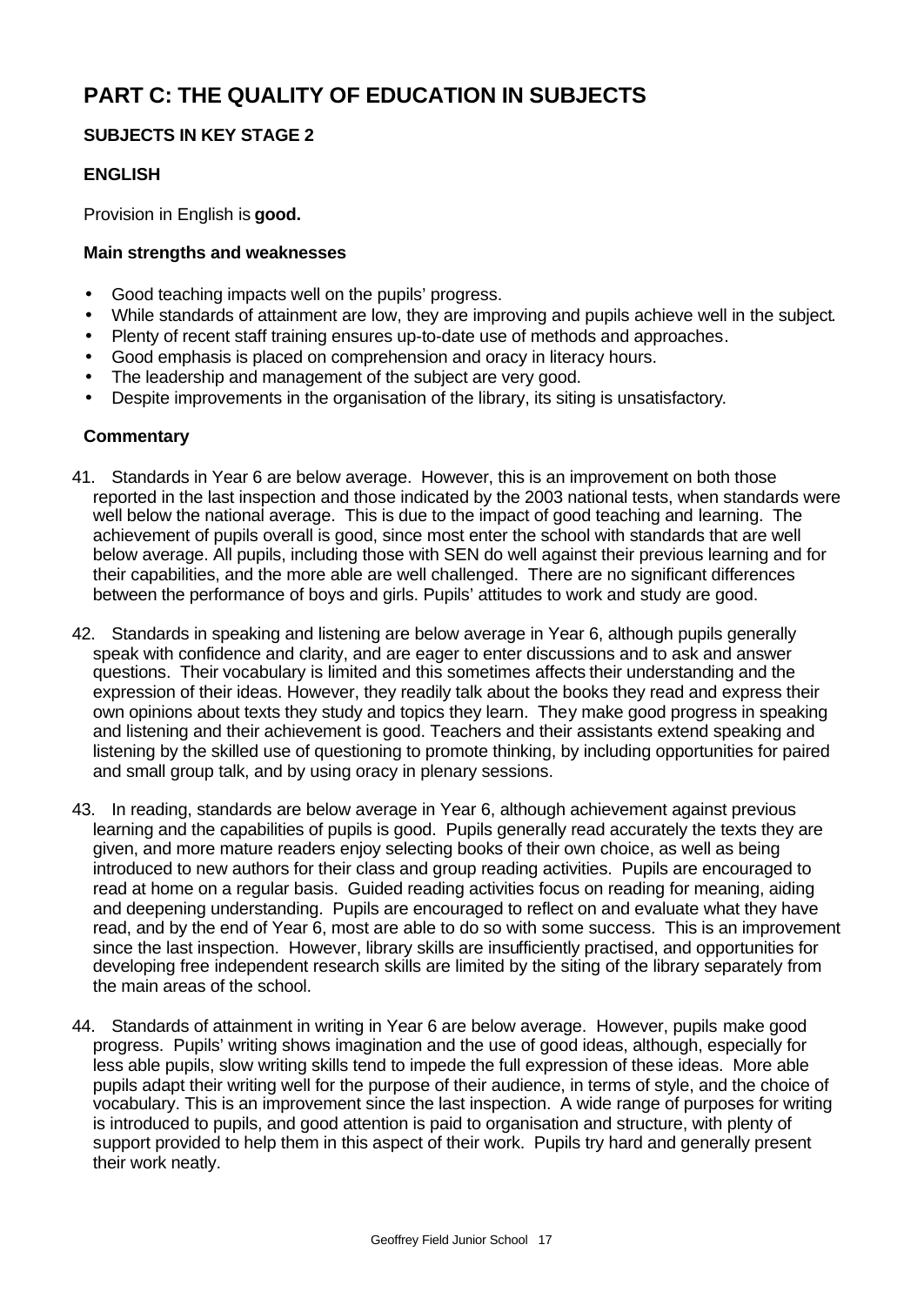- 45. The quality of teaching and learning is good overall throughout the school, ranging from good to very good. There has been substantial and recent in-service training for staff in the subject. Skilled questioning and the use of focused discussions which develop thinking and reasoning are strengths of the teaching. Handwriting, spelling and grammar are carefully and thoroughly taught. Tasks are generally well matched to pupils' capabilities, and both formal and informal ongoing assessment is used to achieve this. The good teaching is also well planned and imaginative, and is aimed at capturing the interest of pupils.
- 46. The co-ordinator has very good subject knowledge, and has introduced a number of ideas to improve provision in the subject. Recent initiatives include thorough training for staff in new assessment procedures for reading, and the inclusion of more oracy content in the literacy hours. Further work on oracy is planned to follow soon. The co-ordinator monitors lessons on a systematic basis, sees planning, and surveys assessment data, providing the foundation for target setting for individuals, groups, classes, and year groups. However, the school's targets for the end of year national results in 2003 were not quite achieved. Resources in the subject for lessons and the literacy hours are generally good. The library is well organised with a computerised accessing and borrowing system which pupils operate with ease. The stock of books, however, is only just adequate for the size of the school.

### **Language and literacy across the curriculum**

47. The school has made a good start in exploiting the opportunities in other subjects for developing literacy skills. Standards of literacy and oracy in other subjects are at similar levels to those in English itself, although in some subjects opportunities are not always exploited fully for writing. ICT is incorporated satisfactorily into the pupils' work.

### **MATHEMATICS**

Provision in mathematics is **good**.

### **Main strengths and weaknesses**

- Good, effective teaching enables pupils to achieve well and make good progress.
- The school has made very good progress in this subject since the last inspection.
- Pupils are introduced to a wide range of mathematical experiences.
- Assessment procedures are good.
- The oral starter at the beginning of lessons is not used consistently to develop the speed and accuracy of pupils' mental work.

- 48. At the end of Year 6, pupils attain average standards. This represents a significant improvement on the well below average standards found at the last inspection and indicated by the national test results in 2003. The improvement has been achieved by the quality of the school's remedial action plan and the high priority given to increasing the opportunity for pupils to investigate and to apply what they know. The current inspection findings are broadly in line with the school's own assessment of the year group. From a very low level on entry to the school, most pupils, including those with SEN, make good progress in their learning and achieve well. The needs of pupils are met well. The approach with below average ability pupils and those with SEN is appropriately practical and higher attaining pupils are challenged well.
- 49. Strengths in provision across the school include the detailed and systematic way in which a good range of mathematical elements is introduced to pupils. Pupils' use of number is developed well. Younger pupils confidently double single digit numbers and recognise the pattern of odd and even numbers, while older pupils multiply and divide numbers with three digits and understand equivalent fractions. However, the school has not concentrated solely on number work. Some younger pupils use standard and non-standard units in their measuring work and others interpret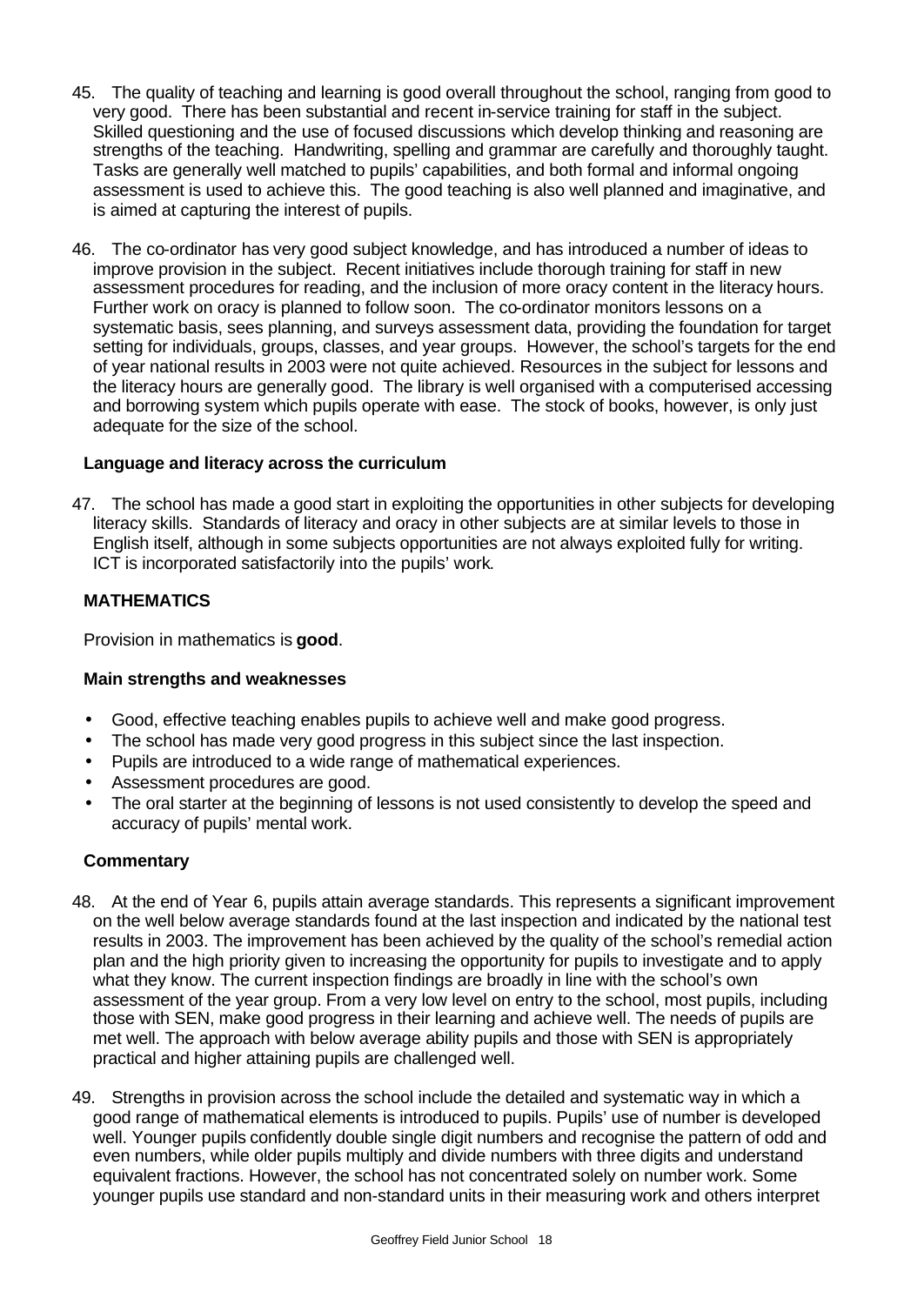data on Venn and Carroll diagrams. Older pupils draw the angles around a central point with reasonable accuracy and identify the lines of symmetry in different geometric shapes. The promotion of pupils' thinking, reasoning and investigative skills has been a developmental priority in the school and has been achieved well. Pupils are constantly being encouraged to solve problems and to investigate number patterns. This weakness at the last inspection is now done well. Below average ability pupils work out the number of batteries costing different amounts which could be purchased for £20 while others calculate the cost of different types of holiday accommodation. A minor shortcoming is that the oral and mental starter to lessons is not always used to develop the speed and accuracy of pupils' mental work.

- 50. The quality of teaching and learning across the school is good. This is a significant improvement since the last inspection when teaching was sound overall but with much that was unsatisfactory. Teachers' lesson planning and organisation consistently follow that recommended in the National Numeracy strategy. Planning is detailed and clear. A strength is the way in which clear reference is continually made to the specific learning goals for each lesson. This influences positively the quality of pupils' learning as it ensures that they know what they are expected to learn. In the lessons observed during the inspection, most teaching was good or very good. Where teaching is very effective, teachers develop pupils' understanding by continually asking challenging questions and giving pupils good opportunity to talk about what they know both in class discussions and in discussions with their partners. Lessons are taught at a brisk pace and new concepts are introduced clearly and reinforced effectively. These strengths increase pupils' capacity to learn.
- 51. The subject is led well by a co-ordinator who has ensured that mathematics has continued to have a high priority in the school. The numeracy action plan is detailed and identifies the main priorities for the continued development of the subject. Monitoring procedures, which involve lesson observation and work sampling, are sound. Useful whole school work has been done recently in agreeing an approach for the recording of computational work. Assessment procedures are good. Data are collected and analysed and are used to set both year group and individual development targets. Data are also used to plan the setting by ability in Years 4 and 5. This organisational method is helping to raise standards.

### **Mathematics across the curriculum**

52. Mathematics is integrated well with other subjects. This has been encouraged well by the planned time for applied mathematics in the timetable. In an activity observed during the inspection, Year 5 pupils were using their numeracy and geographical skills as they used coordinates to plan the location of features in an imaginary environment. In science, younger pupils draw bar graphs to show the favourite foods of pupils in the class and others use time lines in the study of Ancient Greece and the Victorians.

### **SCIENCE**

Provision in science is **good**

### **Main strengths and weaknesses**

- Pupils achieve well and make good progress.
- The quality of teaching and learning and curricular provision are good.
- There are regular opportunities for pupils to investigate and experiment.
- Procedures for assessing pupils' work require further development.
- Insufficient use is made of pupils' writing skills.
- Leadership of the subject is satisfactory but the co-ordinator does not have a sufficiently clear understanding of performance data as an aid to improving standards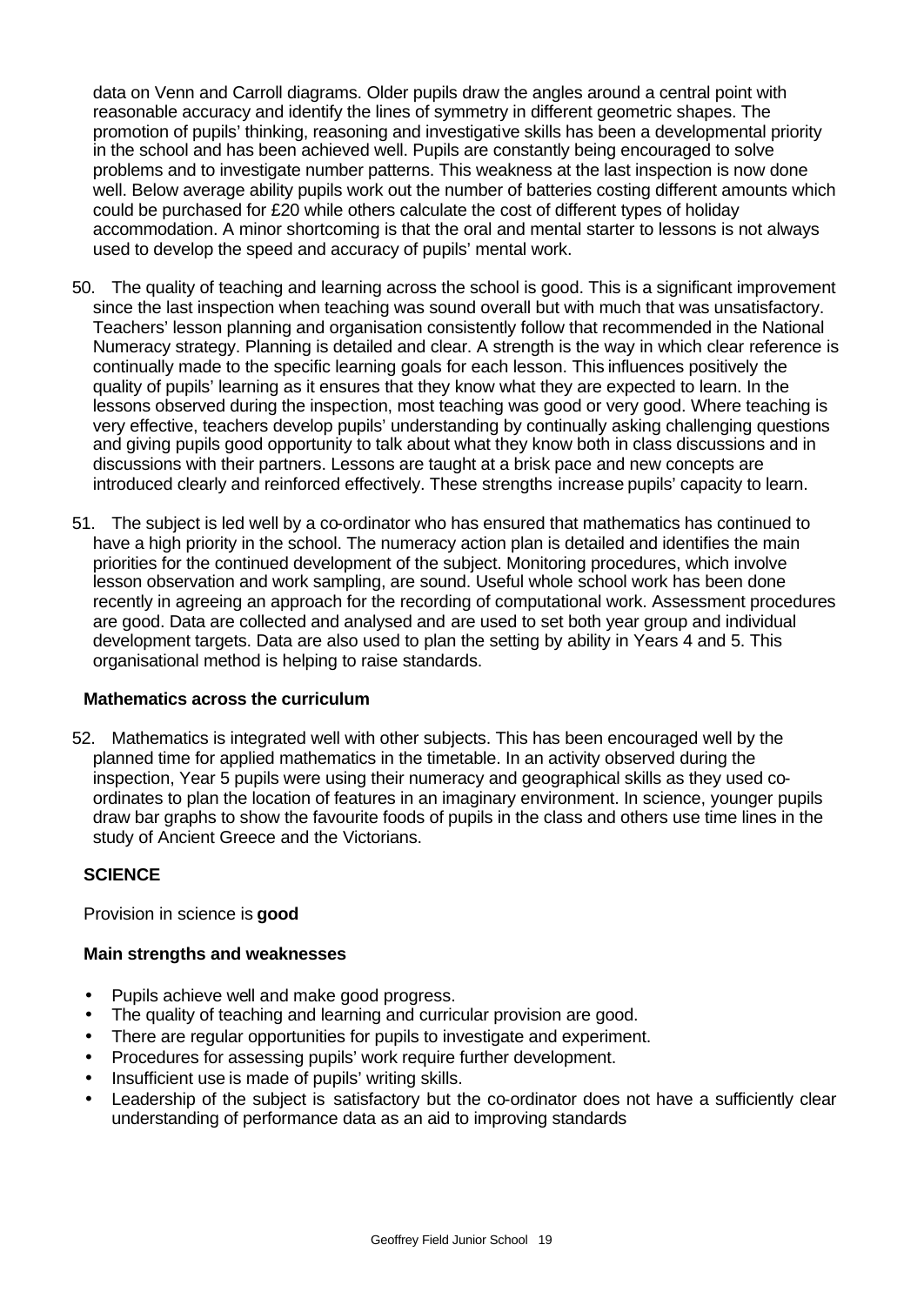# **Commentary**

- 53. Standards are below average in Year 6. This judgement is higher than that made by the school's last inspection but it is in line with the results of the national tests in 2003. For the three years prior to 2003, the school had consistently achieved even higher standards in the national tests. The fall in standards in 2003 was largely due to the previous year group containing fewer more able pupils and more pupils with significant SEN. Most pupils enter the school at well below average standards. The current Year 6, although not reaching the very high standards of previous years, still make good progress in their learning. Across the school, all pupils make good progress and achieve well. The good achievement and progress are promoted by the good quality of teaching and learning in the subject.
- 54. The school ensures that pupils have opportunities to develop their knowledge and skills in all elements of the subject. Most younger pupils have a good knowledge of materials and living things, and know the conditions necessary for healthy plant growth. Older pupils provide clear explanations, use scientific vocabulary and have a good understanding of physical processes. They know about insulators and conductors and make accurate generalisations about such phenomena. Strengths in pupils' achievement are in their understanding of fair testing and their ability to undertake investigations. By Year 6, pupils are confident with the principles of fair testing and are able to explain why it is important to evaluate the conclusions they reach. Pupils receive regular experiences of exploring and establishing links between causes and effects. They also learn how to test ideas using evidence from observation and measurement. These strengths show that the school has made good progress in responding to the findings of the last inspection. Then, the pupils were judged to need far more practical opportunities for developing their skills of scientific investigation and enquiry.
- 55. Teaching and learning are good. Teachers have good subject knowledge and are skilled at developing the appropriate scientific vocabulary that pupils need to talk about their work. Lessons are well planned, organised and sufficiently interesting for the pupils to enjoy their work. Teachers make effective use of resources, and are beginning to take full advantage of ICT to enhance the quality of their teaching. As a result, pupils concentrate and behave well. A strong feature of the teaching observed was the quality of teachers' questioning of pupils. This successfully encourages the pupils to predict what they think might happen and to explain results and findings from their investigations.
- 56. The subject is managed satisfactorily. The co-ordinator encourages her colleagues to share ideas about effective teaching of the subject and promotes the availability of training opportunities. She has provided teachers with good curricular plans and an effective action plan for the development of the subject over the next two years. This plan recognises some important areas for development of the subject. These priorities are confirmed by the inspection findings. Opportunities to use literacy skills to write more extended reports and descriptions are not sufficiently taken. There is an overuse of photocopiable worksheets. Some of the work set does not consistently challenge the more able pupils. The current assessment procedures are insufficiently detailed, especially in relation to the assessment and recording of investigation skills. The plan also highlights the need for the co-ordinator to be able to increase her monitoring of teaching and learning and the quality of pupils' work. The co-ordinator has an insufficient appreciation of the trends in attainment in the subject or the potential of performance data to help raise the standards in the subject.

# **INFORMATION AND COMMUNICATION TECHNOLOGY**

Provision in information and communication technology is **good.** 

### **Main strengths and weaknesses**

- Good improvement has been made since the last inspection.
- Pupils enjoy their work and behave well.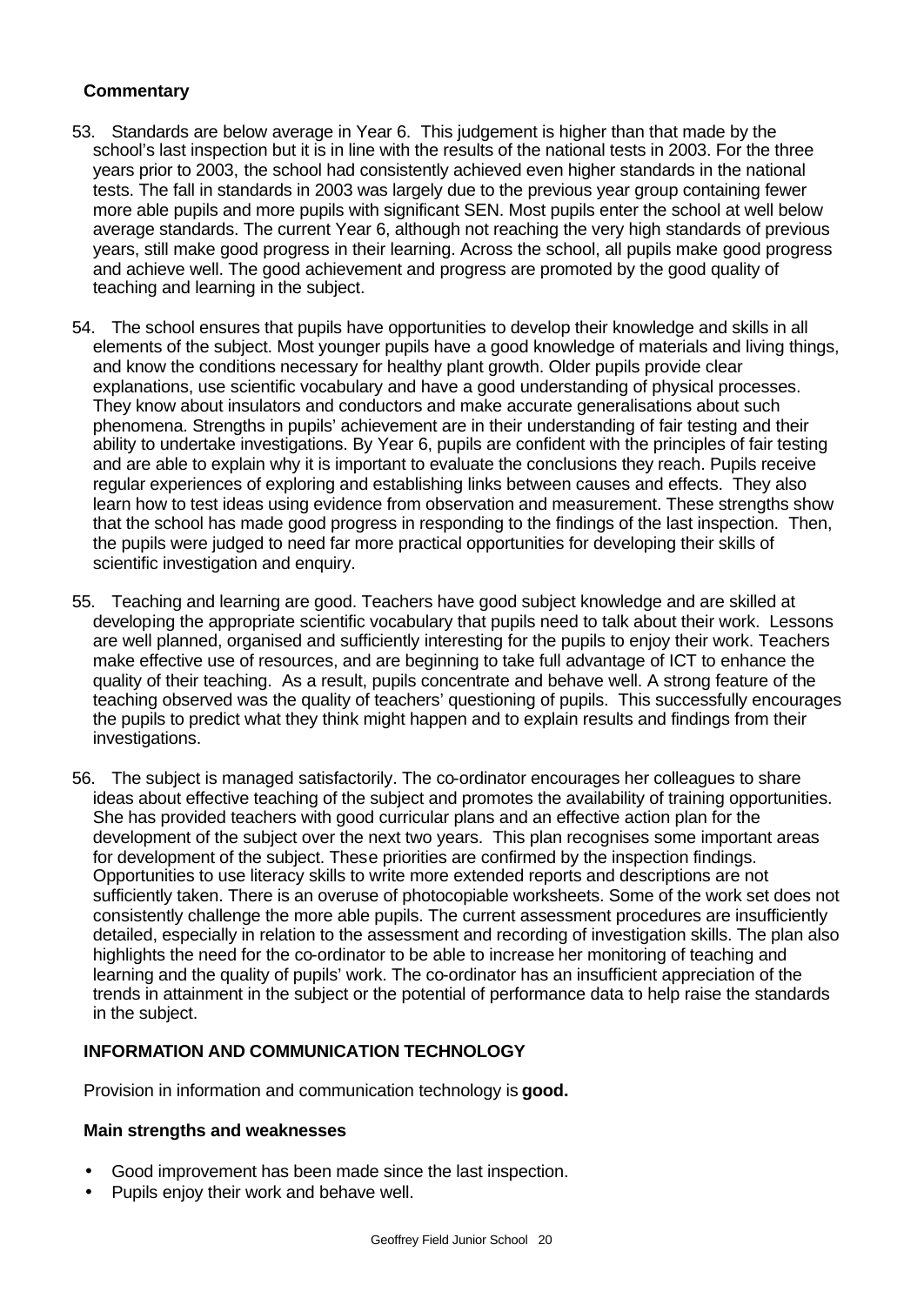- In their work on using sensors, pupils in Year 5 reached standards above those expected for their age.
- Pupils are introduced to a good range of concepts and skills.

# **Commentary**

- 57. By the end of Year 6, pupils attain average standards. This represents a significant improvement since the last inspection when standards were judged to have been well below average. This improvement has been achieved as a result of increased confidence and subject knowledge of teachers and through good improvements in resources which now include school curriculum networking, a computer suite and interactive whiteboards in some teaching areas. These improvements have ensured that all pupils, including those with SEN, make good progress in their learning and achieve well.
- 58. Across the school, pupils have opportunities to use a variety of approaches and to develop a range of ICT skills. For example, younger pupils combine text and pictures as they plan and print invitations to their Christmas production of 'The Little Fir Tree'. Others draw colourful patterns using an art program. Older pupils construct a spreadsheet to show the cost of various items required for 'My Party' and others plan, show and print, an effective PowerPoint display showing information about the Gods of Ancient Greece.
- 59. The quality of teaching and learning is satisfactory overall, although some good and very good elements were observed during the inspection. This represents good improvement since the last inspection when teaching was judged to have been unsatisfactory. Strengths in teaching are in teachers' good, confident subject knowledge and the way in which lessons are balanced well between pupils listening to instructions and having opportunities to use computers. Teachers and their assistants help and encourage pupils well as they work at their computers. A lesson to pupils in Year 5 where pupils were using sensors to measure the temperature, sound and amount of light in the classroom, illustrated several features of very effective teaching. Good links were made in the lesson with work in other subjects as pupils' attention was drawn to the mathematics of different measuring scales and the science relating to light and sound. The teacher taught the lesson at a brisk pace and used questioning very well to continue to interest and challenge the pupils. As a result, they made very good progress in their learning and most were able to reach standards above those expected for their age. Some shortcomings in otherwise satisfactory lessons were where lesson objectives were too detailed and, as a result, lessons lost an important focus, and where too many pupils shared equipment.
- 60. A strength in provision is the positive attitudes which pupils display towards the subject. Pupils are interested and well challenged and demonstrate good levels of concentration and commitment to their individual or group work. Substantial improvements have been made in the resourcing of the subject since the last inspection. Resources are now satisfactory, although the effectiveness of some teaching is still limited by lack of access to enough specific resources such as sensors and control boxes. The computer suite is well equipped and well used. The fact that the computer suite shares the same room as the school library is a disadvantage because the space that pupils have to work at their computers is sometimes too restricted.
- 61. The subject is led well by an enthusiastic and knowledgeable co-ordinator who has produced a clear and relevant development plan. The priorities identified, which are to support the effective delivery of the scheme of work and to further promote cross curricular links, are relevant ones. Some teachers use ICT facilities effectively to increase pupils' learning. This was seen in Year 3 geography lessons where a lesson on changes in the local environment which used photographs projected on the whiteboard was more effective than one that did not. A relative weakness is that the use of the classroom computers is not sufficiently planned.

### **Information and communication technology across the curriculum**

62. Computers are used soundly to support work in other areas, but this has been an area that has rightly been identified for improvement by the school. The Internet is used by pupils to send short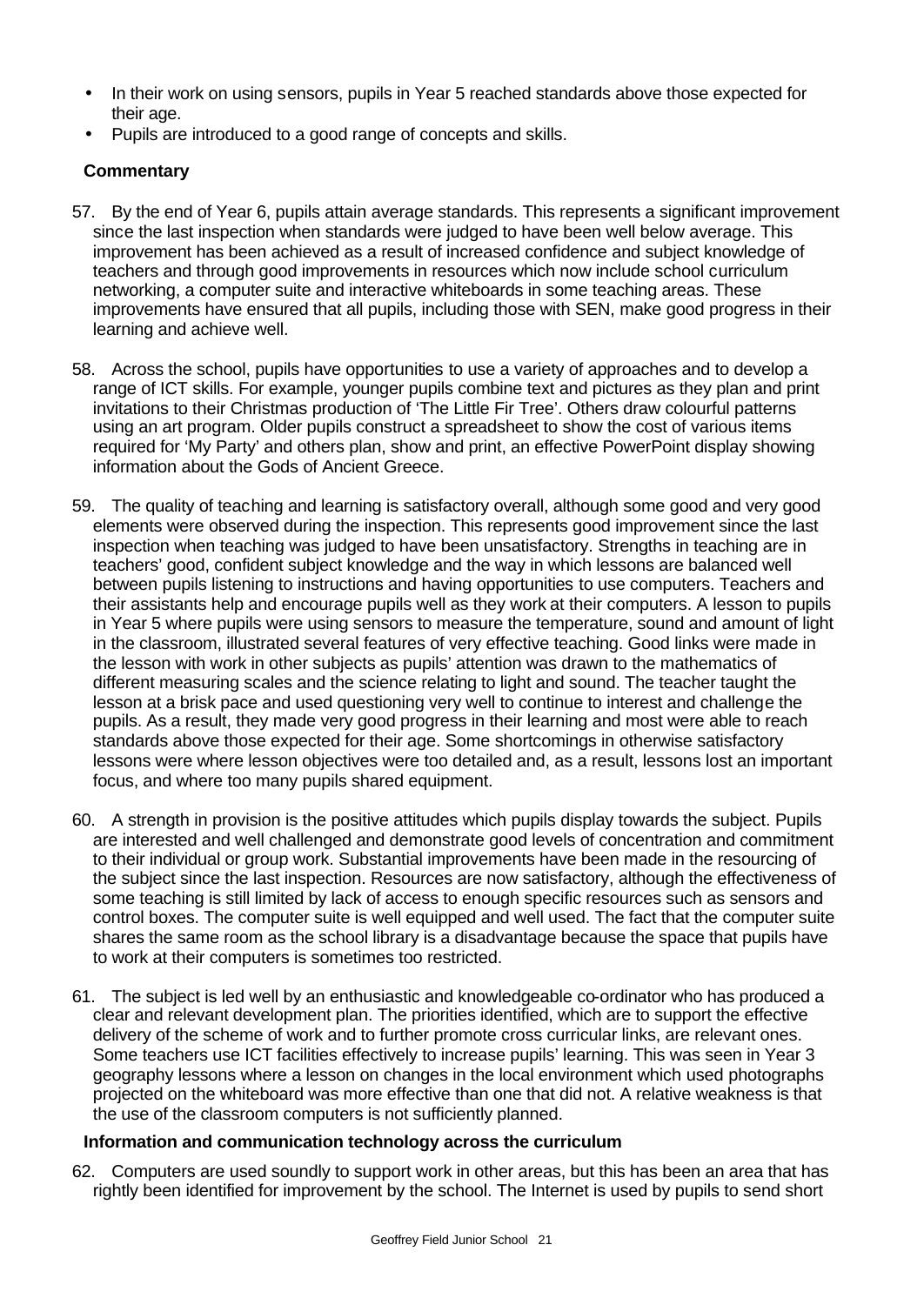e-mail messages to each other and their teacher and older pupils discover information about their history project on the Ancient Greeks. Across other subjects, the use of word-processing facilities such as printing work and decorating it with clip-art features and some use of graphs and spreadsheets is evident. However, in both these aspects, there are opportunities which are not taken systematically.

### **HUMANITIES**

63. There was insufficient opportunity to gather evidence for overall judgements to be made about standards and provision in **history.** However, indications from a scrutiny of teachers' planning and pupils' work were that pupils were covering appropriate topics and developing appropriate knowledge and skills. Younger pupils cover in some detail the life and times of the Romans and learn about their impact in Britain. Older pupils consider aspects of the Ancient Greeks and life in Victorian times. Across the school, numeracy skills are used well to help pupils' understanding of chronology as they draw timelines to link previous eras with the present day. Opportunities are taken for the development of pupils' literacy skills. For example, writing about what it might have been like if a modern time machine had gone back to Ancient Greece, or what it might have been like to be a young child in Victorian times, gave good opportunities for writing and developed pupils' empathy with the past well. Opportunities to use ICT have not been fully taken.

### **Geography**

Provision in geography is **satisfactory**.

### **Main strengths and weaknesses**

- Interest in the subject is encouraged well by well planned visits.
- Pupils develop a good appreciation of their local area.
- Pupils' map interpretation skills are developed well.

- 64. By the end of Year 6, pupils attain standards which are average for their age. This was also the judgement of the previous inspection. Across the school, all pupils, including those with SEN make good progress in their learning and achieve well.
- 65. Across the school, pupils are introduced to concepts and develop skills that are appropriate to their age. For example, younger pupils have a sound understanding of their local area as they draw sketch maps of their journey to school and consider some of the amenities in the local area. Others extend their understanding to the wider neighbourhood and begin to talk about recycling and other ways to improve the environment. Older pupils consider the water cycle and the importance of ensuring a clean water supply and others use atlases to locate the world's main mountain ranges.
- 66. Teaching and learning are satisfactory. This was also the finding of the previous inspection. Features of effective teaching are the way in which the specific learning goals are clearly shown in teachers' planning and are consistently shared with pupils at the beginning of their lesson. Often this goal is used to assess the quality of pupils' learning at the end of the lesson. Maps and map reading skills are taught well. During the inspection, older pupils were considering the route that they intended to take in order to walk from the school to undertake their survey of a nearby river. In a lesson to younger pupils, effective use was made of the interactive whiteboard to display photographs of Reading taken at different times. This helped the pupils to appreciate changes in land use that had taken place.
- 67. The co-ordinator manages the subject well. She is in the process of collecting a useful portfolio of some pupils' work which is to be assessed according to National Curriculum criteria. The process of assessing the key skills acquired in each year is appropriate, but no records have been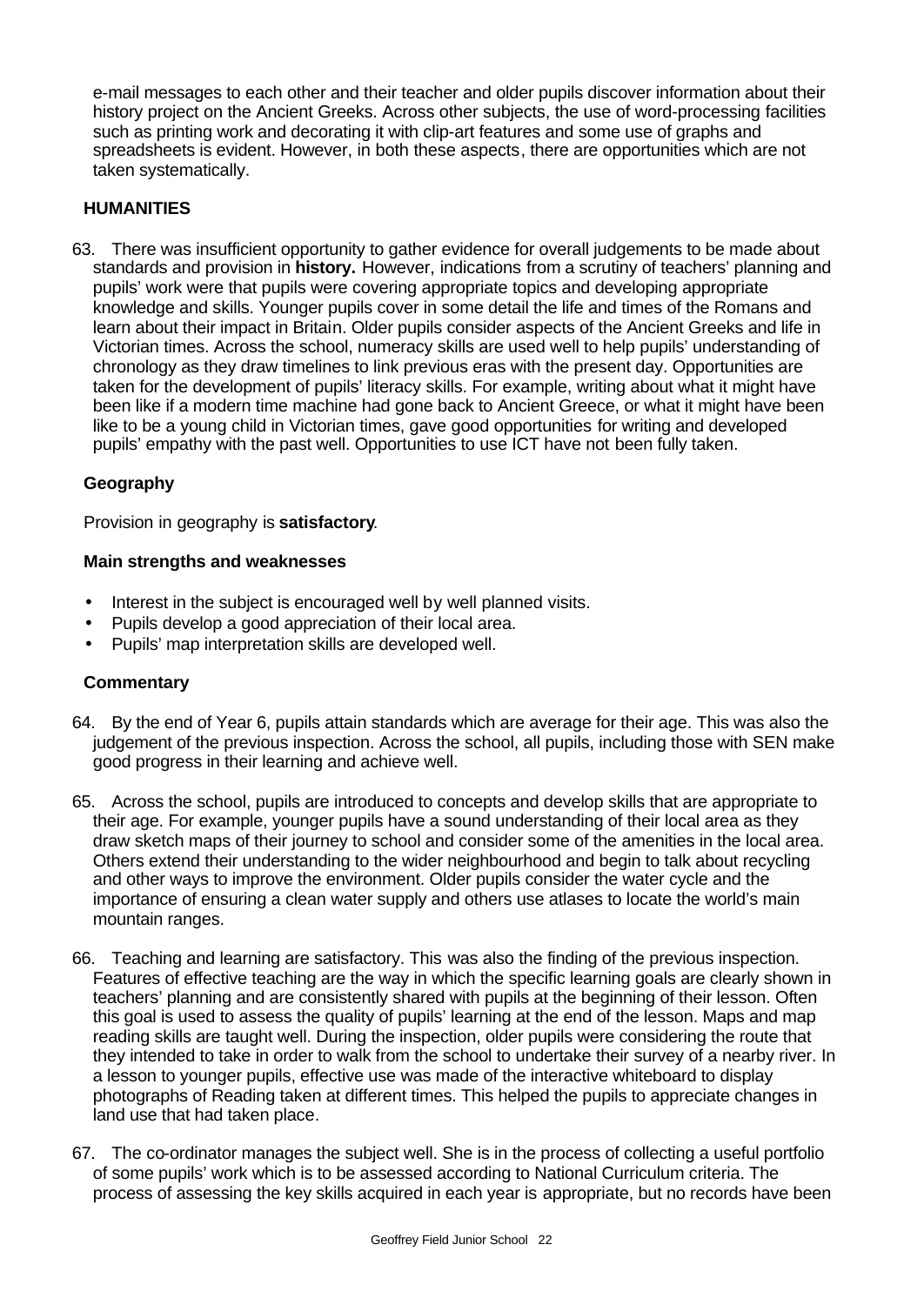completed so far. Pupils' interest in the subject is encouraged well by colourful and well presented displays in several classrooms. A display of the work done in Year 4 of the traditions and lifestyle of people in Mali was attractive and interesting. Good use is made of the school's environment and visits to the local area. Pupils' appreciation of contrasting locations is developed very well by the opportunity that older pupils have of going on a residential visit to the Lake District.

### **Religious education**

Provision in religious education is **satisfactory**

### **Main strengths and weaknesses**

- Pupils achieve satisfactory standards that are in line with the locally Agreed Syllabus.
- Pupils' knowledge and understanding of Christianity are well established and they are beginning to develop a deeper appreciation of other world faiths.
- The subject has good cross-curricular links, for example, with citizenship.
- Some pupils' work is not marked with sufficient rigour.
- Pupils do not use their writing skills enough to record their work.

### **Commentary**

- 68. By the end of Year 6, pupils attain standards that are in line with the expectations of the locally Agreed Syllabus. This was also the judgement of the last inspection. Across the school all pupils, including those with SEN, achieve satisfactorily and make sound progress.
- 69. By the end of Year 6, pupils have a sound knowledge of some important details from the Bible. For example, older pupils know stories from the Old Testament such as the birth of Moses and the conflict between David and Goliath and the events from the New Testament concerning the birth and death of Jesus. A strength is their understanding of the main aspects of several other world faiths. They know, for example, the main characteristics of Islam and understand the importance of Hajj and Ramadan. Additionally, they know about Buddha and what he taught. Most pupils know about the significant experiences of key figures from Judaism, Islam, Buddhism and Christianity. A further strength in provision is the way in which elements of the subject are taught using a crosscurricular approach, with subjects such as citizenship. Pupils respond well in their lessons and show positive attitudes. A shortcoming in provision is that insufficient emphasis is put on the quality and the amount of recorded work.
- 70. The quality of teaching and learning is satisfactory. It was also satisfactory at the time of the last inspection. In lessons observed during the inspection, teachers planned their lessons well to extend pupils' knowledge and understanding. They reviewed previous work by effective questioning and by using appropriate visual aids, which enhanced pupils' understanding of religious beliefs and concepts. A good example of this was seen in a Year 5 lesson when they discussed how different people have different ideas about God. The teacher used a 'sense circle', where pupils sat in a circle and shared ideas about God in a sensitive and respectful way. In a Year 6 class, good use was made of ICT to project images of Mecca, to help the pupils share the feelings of a pilgrim attending the Hajj. A shortcoming in teaching is that, sometimes, pupils' work is not marked sufficiently regularly or rigorously.
- 71. Resources are sound and the subject is managed satisfactorily. Progress since the last inspection has also been satisfactory. The co-ordinator has been trialing techniques for assessing the subject in Year 5. The school intends to introduce this as a whole school assessment procedure from the beginning of the next academic year. The monitoring role of the co-ordinator is insufficiently developed. The school makes insufficient use of the opportunity to make visits to other places of worship.

# **CREATIVE, AESTHETIC, PRACTICAL AND PHYSICAL SUBJECTS**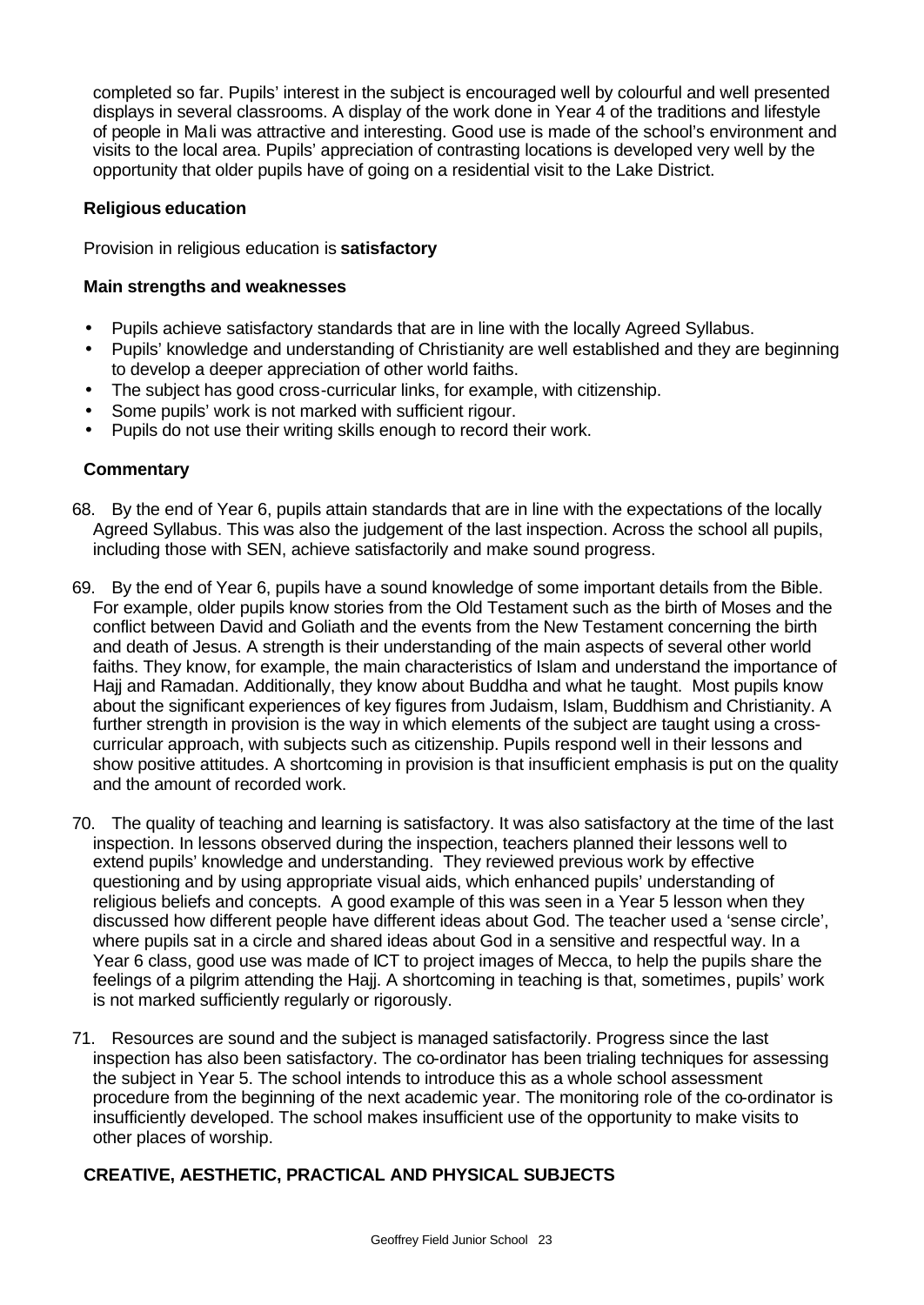- 72. There was insufficient opportunity to gather the available evidence in this inspection for overall judgements about provision or teaching and learning to be made in art and design or design and technology.
- 73. In **art and design**, evidence from pupils' sketchbooks and from work on display indicates that appropriate skills are being taught and practised. Studies of the work of famous artists are being well integrated with pupils' general topic work, as seen in a display of work in the style of Matisse, or with craft traditions from around the world as evidenced by the Mayan mask designs and models. There is also evidence of good integration of subjects, with art used in history, science, geography and RE, such as the striking mandala designs in the latter subject. Resources and enrichment in the subject are good. There are visits to galleries and the use of the local environment as a stimulus for inspiration. Exciting work has been produced using ICT as a starting point, and there is also useful software available and the recent purchase of a digital camera for developing the use of photographic images in art.
- 74. In **design and technology**, a scrutiny of teachers' planning indicated that an appropriate range of topics is considered. From a very limited amount of evidence from the pupils' work, pupils in Year 6 undertook several preparatory exercises in working with a variety of forms of stitching before making their fabric slippers. Insufficient evidence was gathered to make judgements about the quality of pupils' design or evaluations of their work.

### **Music**

Provision in music is **good.**

### **Main strengths and weaknesses**

- Teaching and learning are good and pupils achieve well.
- Enrichment in the subject is good
- Pupils enjoy music.

- 75. Standards attained by pupils in Year 6 are average. All pupils, including those with SEN, make good progress against their previous learning and their capabilities. Pupils' attitudes to music are good. They are keenly interested and try hard with their compositions and performances. Their work is productive and they show good achievement in the subject by the time they leave the school.
- 76. Pupils are familiar with a wide range of instruments, both tuned and untuned, and can identify a number by timbre when listening to music. They are able to appreciate different genres and styles of music, such as the blues, folk songs, and opera arias, and often to identify and name them. They study the work of famous composers, and the music of different cultures around the world. They enjoy working in groups to compose, evaluate, modify and perform multi-layered sequences to represent moods or scenarios, and they are able to record these to repeat them, using simple forms of notation. Singing is generally of a sweet and musical character, although group tone and volume are not fully developed.
- 77. Teaching and learning are good. Teaching was good in all the lessons observed during the inspection. Strengths in teaching are in their use of questioning to promote pupils' thinking and appreciation, and the way they include different elements in each lesson to maintain interest and enjoyment. There is a structured programme which is both broad and balanced, including aspects of the four strands of the subject, and give due attention to the way that musical elements produce different effects.
- 78. The co-ordination of the subject is effective. The co-ordinator monitors planning, and sometimes hears performances for groups and classes. There is a satisfactory system of assessment in the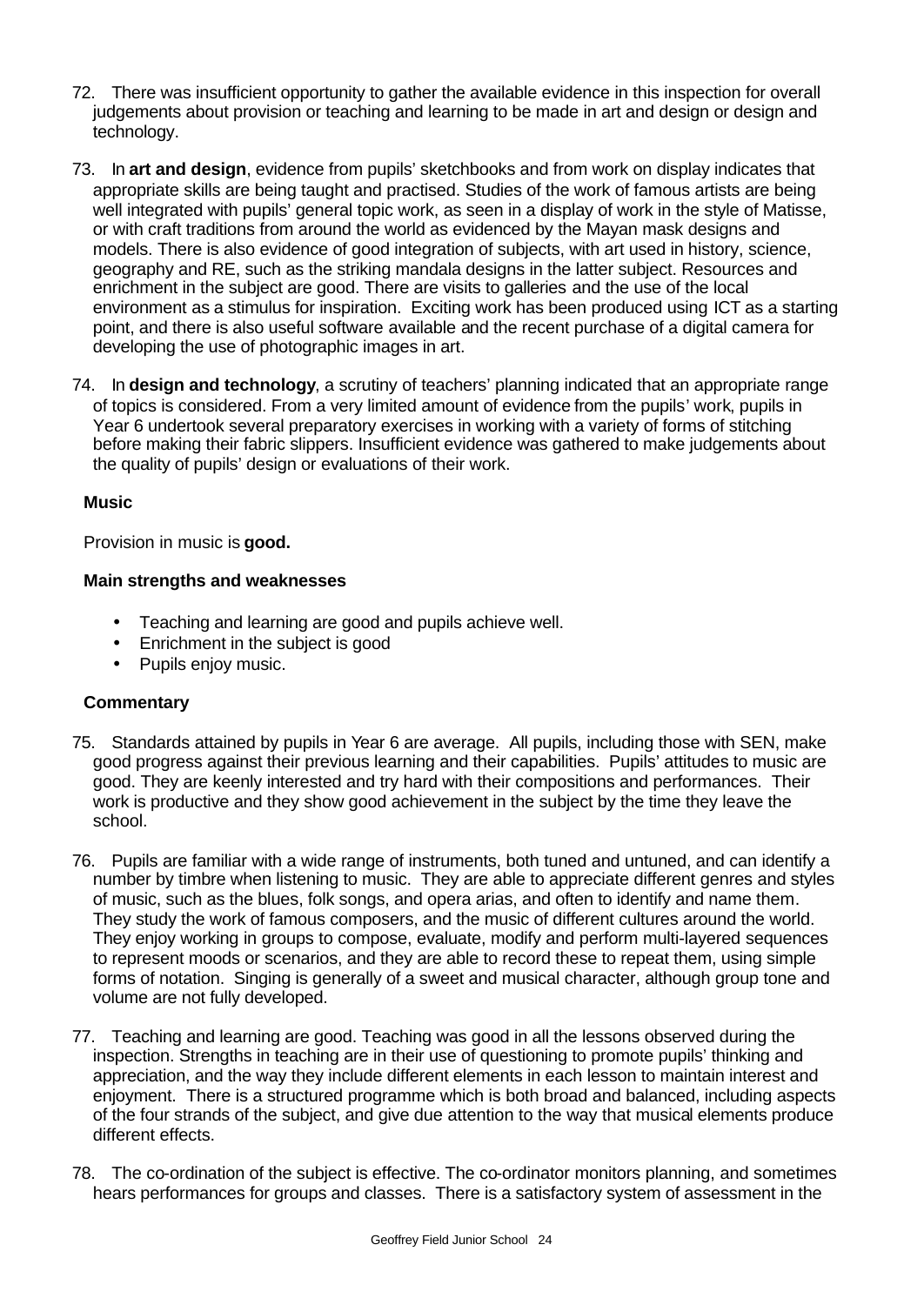subject. Enrichment is good. There are workshops and special tuition for different year groups from a local music service. Concerts and performances are given by musicians, and the school is involved in local festivals and events. The choir meets regularly, and pupils have the option if their parents wish it, to take paid tuition in recorder, guitar or keyboard. Resources are satisfactory, with more than sufficient instruments for each pupil in a class to select and play an appropriate instrument. There are also items of software for computer use in the subject. Accommodation is good as there is a separate music room for music lessons. Since the last inspection, the quality of teaching and the resourcing of the subject have improved.

### **Physical education**

Provision in physical education is **satisfactory**.

### **Main strengths and weaknesses**

- Lessons are well structured.
- The sound curriculum ensures that all aspects of the subject are addressed.
- Pupils co-operate well in group and shared work.
- Standards in dance are above average.
- On-going monitoring and assessment of pupils' performance and progress are not sufficiently developed.

- 79. Standards are average in Year 6. This judgement matches the findings of the previous inspection. However, since then the school has improved pupils' attainment in swimming and in dance. Pupils make sound progress in their learning and achieve satisfactorily. Most make good progress in dance.
- 80. Most pupils in Year 6 show precision and control when throwing, catching and hitting a ball. They can link skills and techniques and apply them appropriately, especially in dance. They show sufficient knowledge and understanding of fitness and health. Most pupils have ten weeks per year of swimming instruction although swimming was not observed during the time of the inspection. The school's records indicate that most pupils now reach the standards required by the time they leave the school. This represents good improvement since the last inspection which found that standards in swimming were below average. The school makes good use of a local water activity centre to provide its outdoor education.
- 81. Overall, teaching and learning are satisfactory. Teachers plan well and consistently ensure that lessons begin with a warm-up and conclude with a cooling down session. Most pupils clearly enjoy their lessons. A strength in teaching is the consistently good co-operation between pupils when they are involved in paired or group activities. For example, in a good Year 3 dance lesson the pupils developed and mastered the skill of working in unison with a partner. They were particularly interested, behaved very well and related well to one another throughout the lesson. Teachers deal sensitively with pupils who may find the subject more difficult. They also handle gender issues very effectively, for example, boys and girls dance uninhibitedly and enthusiastically together. Some shortcomings in otherwise satisfactory lessons were where teachers did not emphasise the importance of high standards of presentation when pupils performed for others and did not consistently encourage pupils to aim as high as possible in all their activities. In some lessons, insufficient emphasis is placed on promoting pupils' ability to evaluate the performance of others.
- 82. The leadership and management of the subject are satisfactory. The co-ordinator has ensured that the curriculum is carefully planned to include a balanced provision of the required elements of the subject. Resources are sound and the co-ordinator makes particularly good use of sponsorship from local businesses to fund equipment. However, equipment is not always well stored and easily accessible for pupils. Good use is made of the spacious school field. Assessment procedures and the monitoring role of the co-ordinator are areas for further development.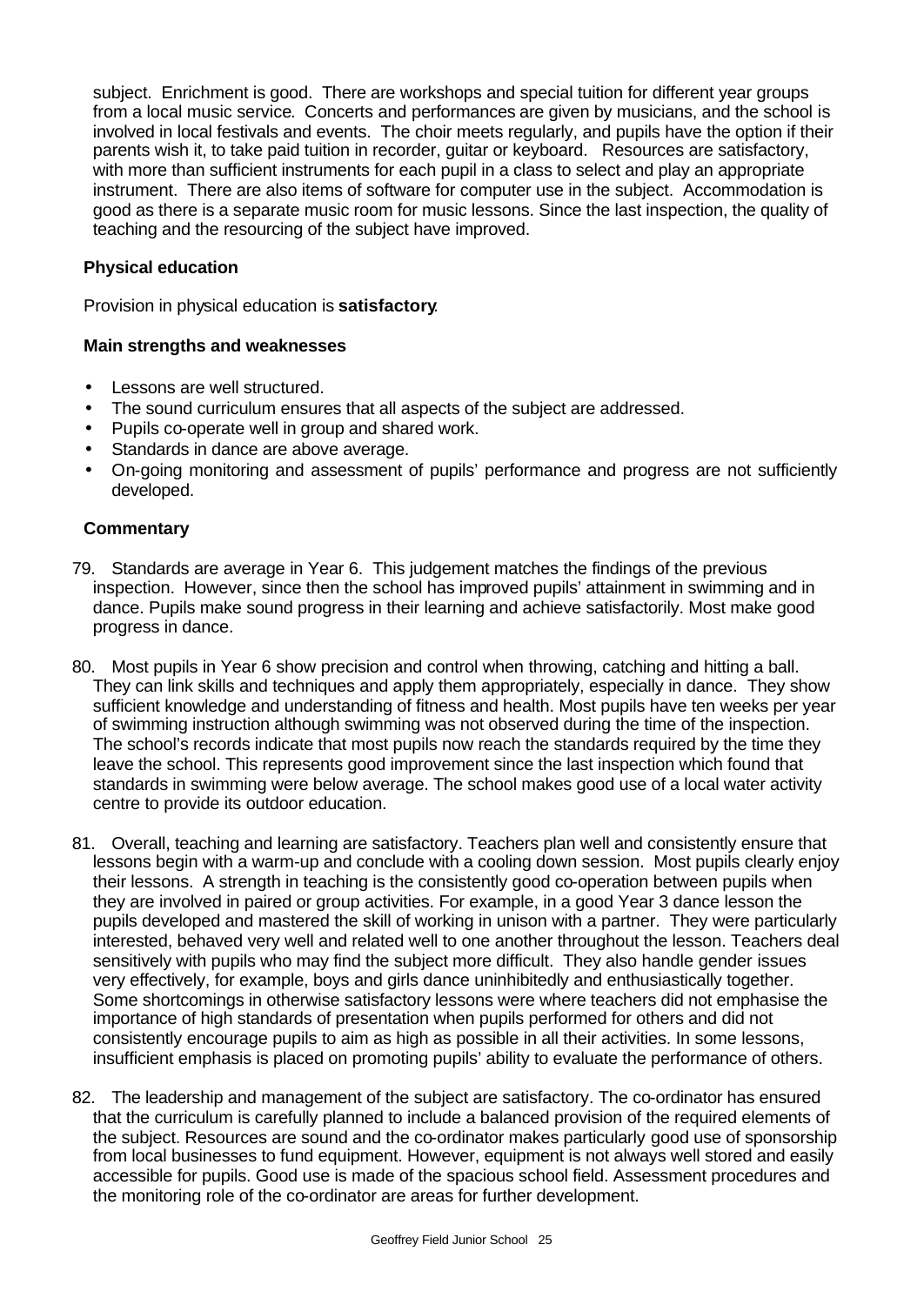# **PERSONAL, SOCIAL AND HEALTH EDUCATION AND CITIZENSHIP**

Provision for personal, social and health education, together with citizenship studies (PSHCE), is **very good,** and is a strength of the school**.**

### **Main strengths and weaknesses**

- PSHCE and the way it is carried through characterises the ethos of the school and the relationships within it.
- Teaching and learning in lessons are good overall and pupils' achievement is good.
- Pupils' successes in citizenship are monitored termly and annually and a system of rewards is used for recognition of these successes.
- Peer support and a peer mediation service operate in the school, and are supported both by special training and through lessons.

- 83. Pupils in Year 6 attain average standards. No standards were reported in the previous report, although 'circle time', was said to encourage understanding of the needs of others. It has now become a full subject and it receives a very high profile indeed. Pupils of all abilities, including those with SEN make good progress. Their attitudes are developed well, and they learn to respect the views, opinions, cultures and needs of others very well for their ages. Achievement in this subject has a very positive impact on the very good promotion of pupils' personal development across the school.
- 84. The quality of teaching and learning in the subject is good, with all lessons either good or very good. There is a structured programme designed to support continuous progress in learning. Topics are taught sensitively and calmly, and thinking and reflection are well promoted. However, the thread of positive approaches to PSHCE is not limited to lessons, and runs through all that the school does or initiates for its pupils. This creates a very positive ethos within which individuals and their relationships can flourish. Peer support is encouraged, and there is a peer mediation service operating in the school.
- 85. The co-ordinator, who has advanced qualifications in the subject, has carefully monitored the early establishment of citizenship studies and award system, and the school has participated in the making of an official training video for schools. Future plans include further guidance for staff on aspects of assessment, additional monitoring, and more integration of the use of ICT in the subject. There is also a reward system for the development of citizenship attributes, which contains options for pupils to select from to carve their own profile of development. This is monitored termly and annually, and annual rewards, known as the Madejski awards, celebrate and record these achievements.